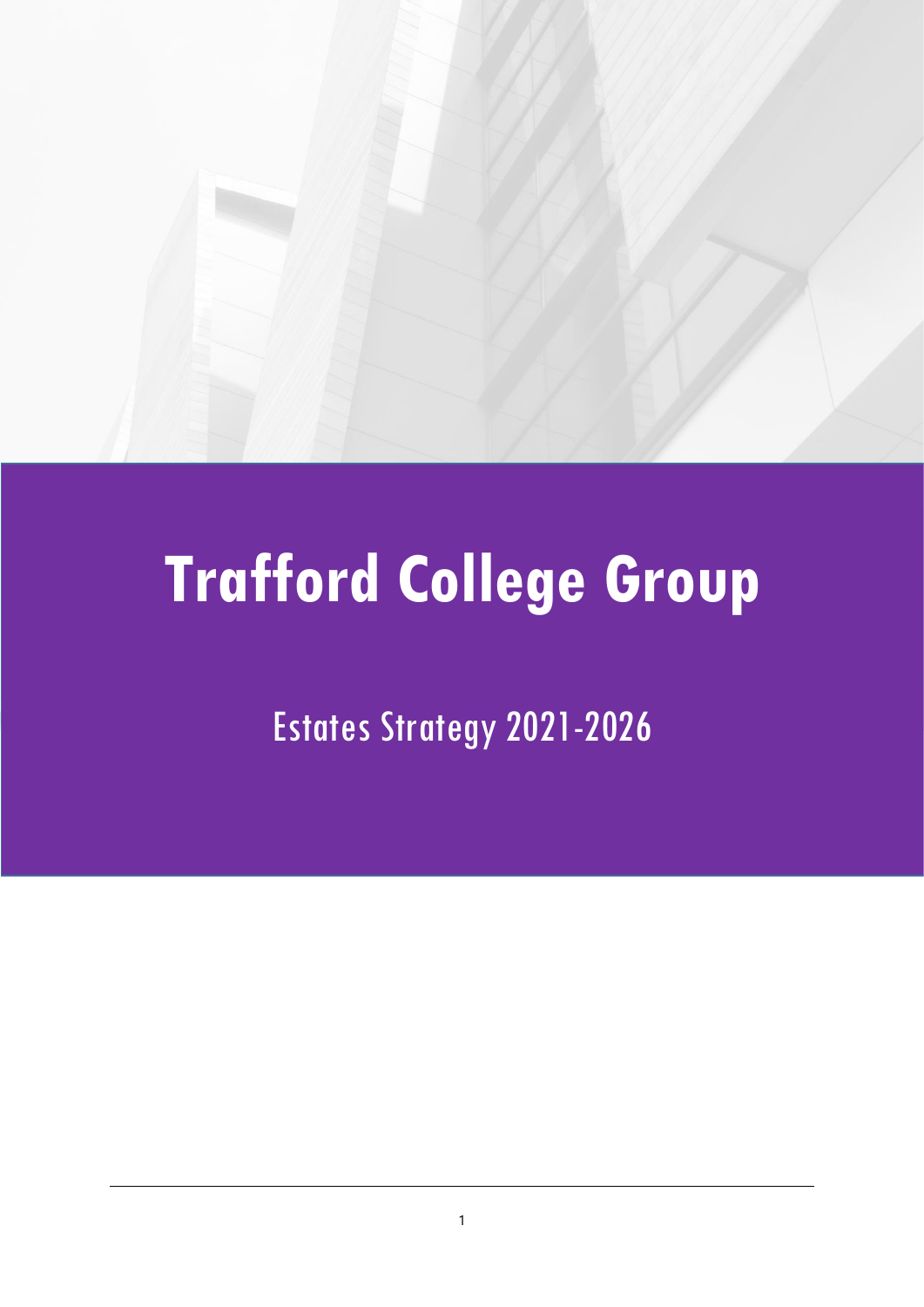## **Table of Contents**

| 1.0 |                                                                                |  |
|-----|--------------------------------------------------------------------------------|--|
| 2.0 |                                                                                |  |
| 2.1 |                                                                                |  |
| 2.2 |                                                                                |  |
| 2.3 |                                                                                |  |
| 2.4 |                                                                                |  |
| 2.5 |                                                                                |  |
| 3.0 |                                                                                |  |
| 3.1 |                                                                                |  |
| 3.2 | Physical Condition and Functional Suitability of the Group's Building Stock 20 |  |
| 3.3 |                                                                                |  |
| 4.0 |                                                                                |  |
| 5.0 |                                                                                |  |
| 5.1 |                                                                                |  |
| 5.2 |                                                                                |  |
| 5.3 |                                                                                |  |
| 6.0 |                                                                                |  |
| 6.1 |                                                                                |  |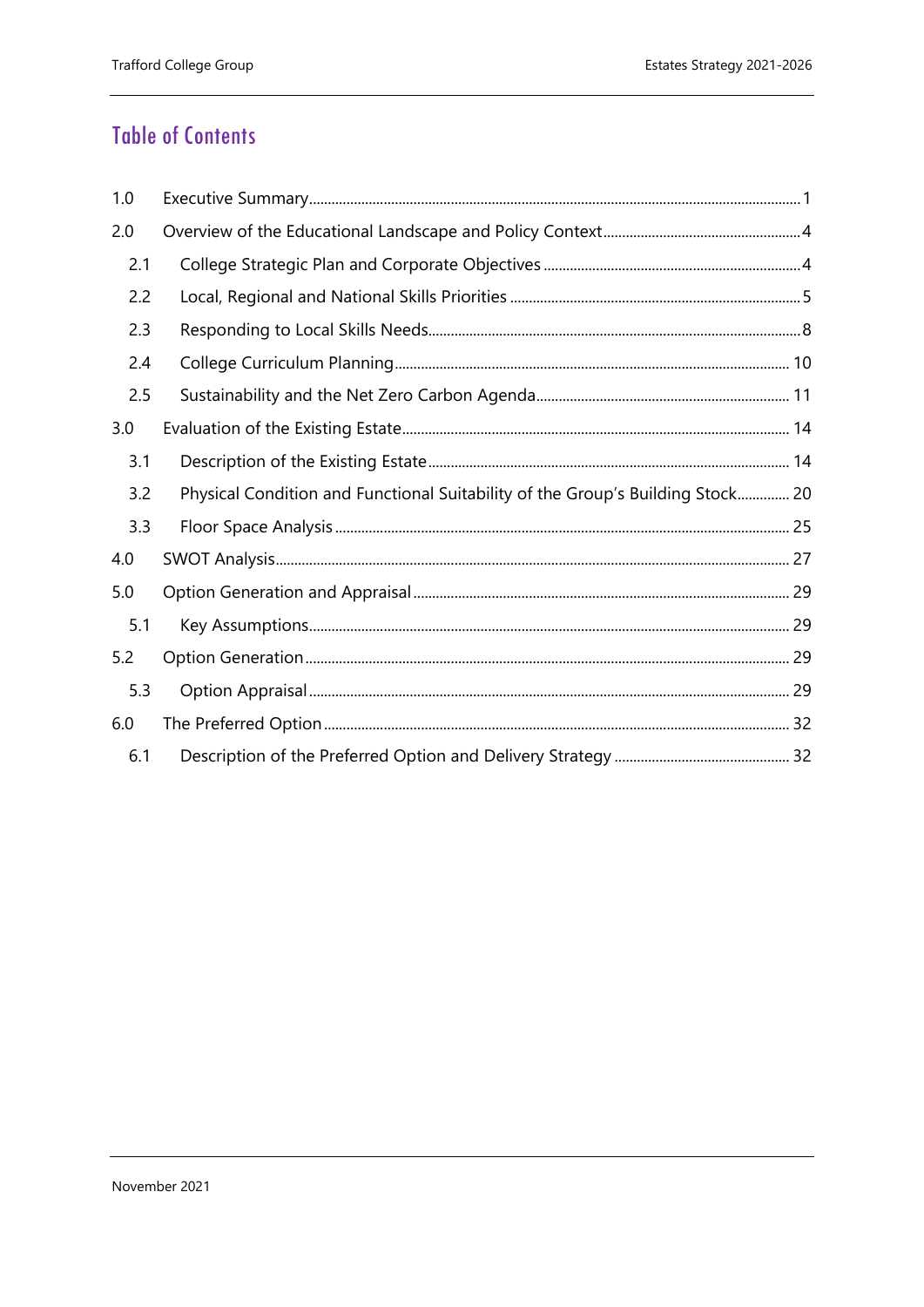## <span id="page-2-0"></span>1.0 Executive Summary

- 1.1 This document sets out the update to the Estates Strategy for the Trafford College Group (the Group). First prepared in 2018 following the merger between Trafford College and Stockport College, this latest Strategy now incorporates the estate of Cheadle and Marple College following the merger in May 2021. Since the preparation of the 2018 Strategy, the Group has made significant progress on the capital plans for the Stockport campus resulting in a renewal programme which has seen the overall condition and suitability of physical resources greatly improve whilst significantly rationalising floor space.
- 1.2 The Group's vision is to create a college for Trafford and Stockport that enables its learners to secure employment and progress in their careers and to be recognised within the region as a leading provider of training and skills in Greater Manchester. The Estates Strategy is critical to the delivery of this vision.
- 1.3 This Strategy recognises that:
	- The Altrincham and Stretford campuses comprise excellent accommodation, although ongoing investment will be required to ensure physical resources are adequately maintained and aligned to the needs of the curriculum
	- A major capital investment programme is ongoing on the Stockport campus which upon completion will significantly improve the condition and suitability of the estate. Again, it is recognised that further investment is required on the Stockport campus to complete the renewal programme
	- The condition and suitability of resources on the Marple campus is generally good, subject to the implementation of ongoing maintenance works identified in the previous Condition Survey. Academic resources at Marple are also effectively utilised
	- Resources on the Cheadle campus are in need of investment / replacement to improve condition and suitability, whilst space efficiency is very low.
- 1.4 Therefore, this Strategy prioritises the investment requirements on the Cheadle campus in terms of the option appraisal process. The majority of the capital costs associated with the implementation of the preferred option to emerge from this Strategy will also be linked to investment on the Cheadle campus.
- 1.5 This Strategy seeks to support the Corporate and Curriculum Plans for the Group aimed at not only increasing income and enrolments but also creating a once-in-a-generation opportunity to transform the Group's delivery, improving outcomes for residents and employers. This Strategy forms an integral part of a wider intention that targets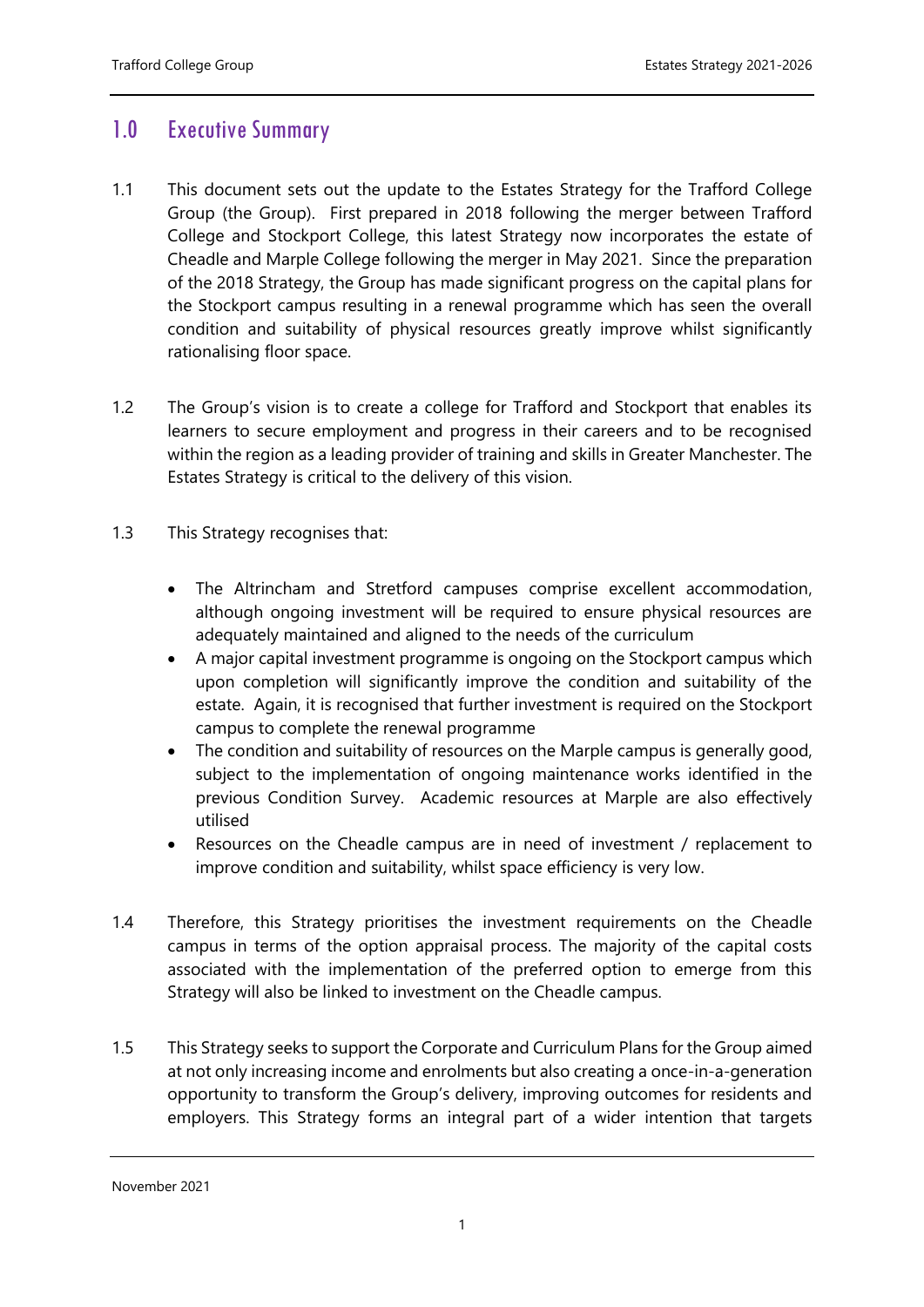excellence in delivery of teaching and learning; a larger, more responsive offer to business and becoming a great place to work that attracts the very best teaching, learning and enabling staff.

- 1.6 The ability to respond continually to the changing needs of learners and employers in a dynamic labour market is a defining feature of high-quality learning and training providers. Through the investment in improving the estate, the Group will ensure that learners, employers and local communities are provided with an appropriate, responsive curriculum offer that meets local needs.
- 1.7 This Strategy will support the following objectives:
	- To create a Group that will be regarded as one of the finest nationally in the FE Sector
	- To enable the achievement of the Curriculum Plan for the Group
	- To provide an inspirational learning environment comprising high quality accommodation to support the diversification into future education and skill needs including accommodating increased participation and the development of new areas of the curriculum.
	- To provide accommodation and resources that are aligned to and deliver on current and future regional skills priorities.
	- To support development and growth of provision that delivers on national skills priorities including T Levels, Higher Technical Qualifications, Adult Skills and SEND
	- Significantly improve the physical condition and functional suitability of resources with particular reference to the Cheadle campus
	- To reduce the amount of floor space on the Cheadle campus, bringing it in line with sector benchmarks and ensure academic resources are effectively utilised
	- To provide learning environments that are accessible to all thus promoting equality of opportunity and that have Building Research Establishment Environmental Assessment Method ("BREEAM") ratings of either Very Good or Excellent
	- To create a sustainable estate which is efficient to run whilst reducing energy consumption and carbon emissions, working towards Government's target of net zero by 2050
	- To provide facilities for skills training that are in line with the requirements of local and regional employers
	- To ensure that the Group maximises the use of the facilities now available
	- To continue to strive to achieve and to maintain an estate compliant with health and safety requirements
	- To ensure a safe and secure environment in light of emerging challenges
	- To maintain a pro-active Planned Maintenance Programme for the Group's estate
	- To continue to look for ways to maximise efficiency and keeping running costs controlled.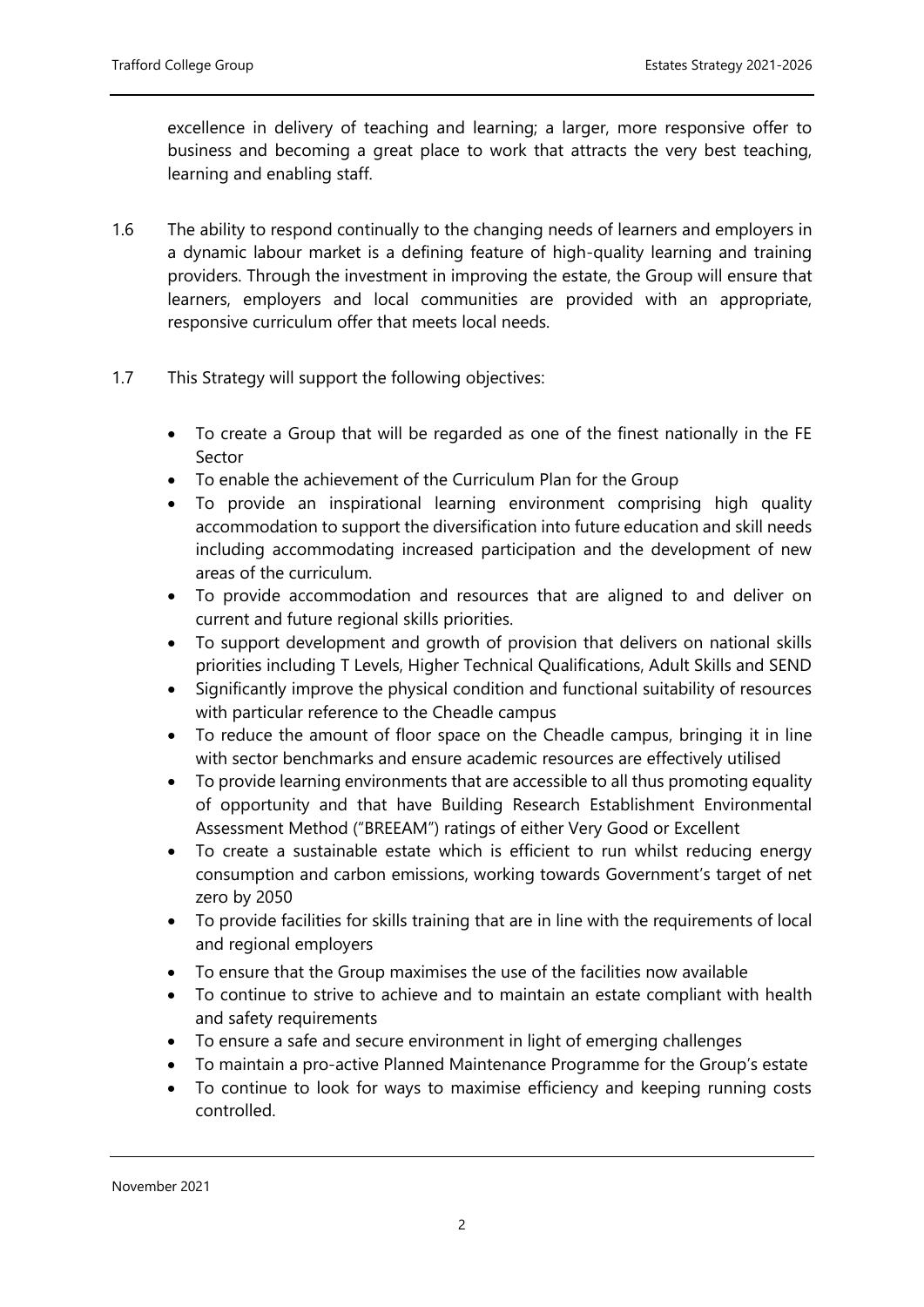- 1.8 Due to the level of previous and current capital investment across much of the estate, the option appraisal process focused on the Cheadle campus where physical condition of the estate and poor levels of space efficiency highlight the need for investment since merger earlier in 2021. Options considered included the implications of no investment other than routine maintenance, retaining the campus and implementing either a mix of new build and refurbishment, complete new build, to relocating provision to the Stockport campus and disposing of Cheadle.
- 1.9 The preferred option to emerge from this Strategy seeks to maintain the presence on the existing Cheadle campus and carry out the following:
	- Construct a new purpose-built facility on campus. The new facility should have a target GIFA of circa  $6,300 \text{ m}^2$ .
	- Demolish all existing buildings
- 1.10 The estimated capital cost of the preferred option is **£26.9m.** As part of the project, the Group intends to package up part of the Cheadle campus for sale with proceeds from the sale being used to part-reimburse the DfE funding received for the new build programme. It is envisaged that, subject to planning and the outcome of a successful marketing campaign, circa  $E7.4m^{(1)}$  (prior to fees, S016 costs and all other costs associated with the land disposal) could be realised from the sale. It is recognised that delivery of these ambitious plans will need  $3<sup>rd</sup>$  party capital grant support. The Group therefore intends to seek financial support through Government's FE Capital Transformation Fund programme.

(1) Valuation based on JLL Valuation Advisory Report dated 04/2020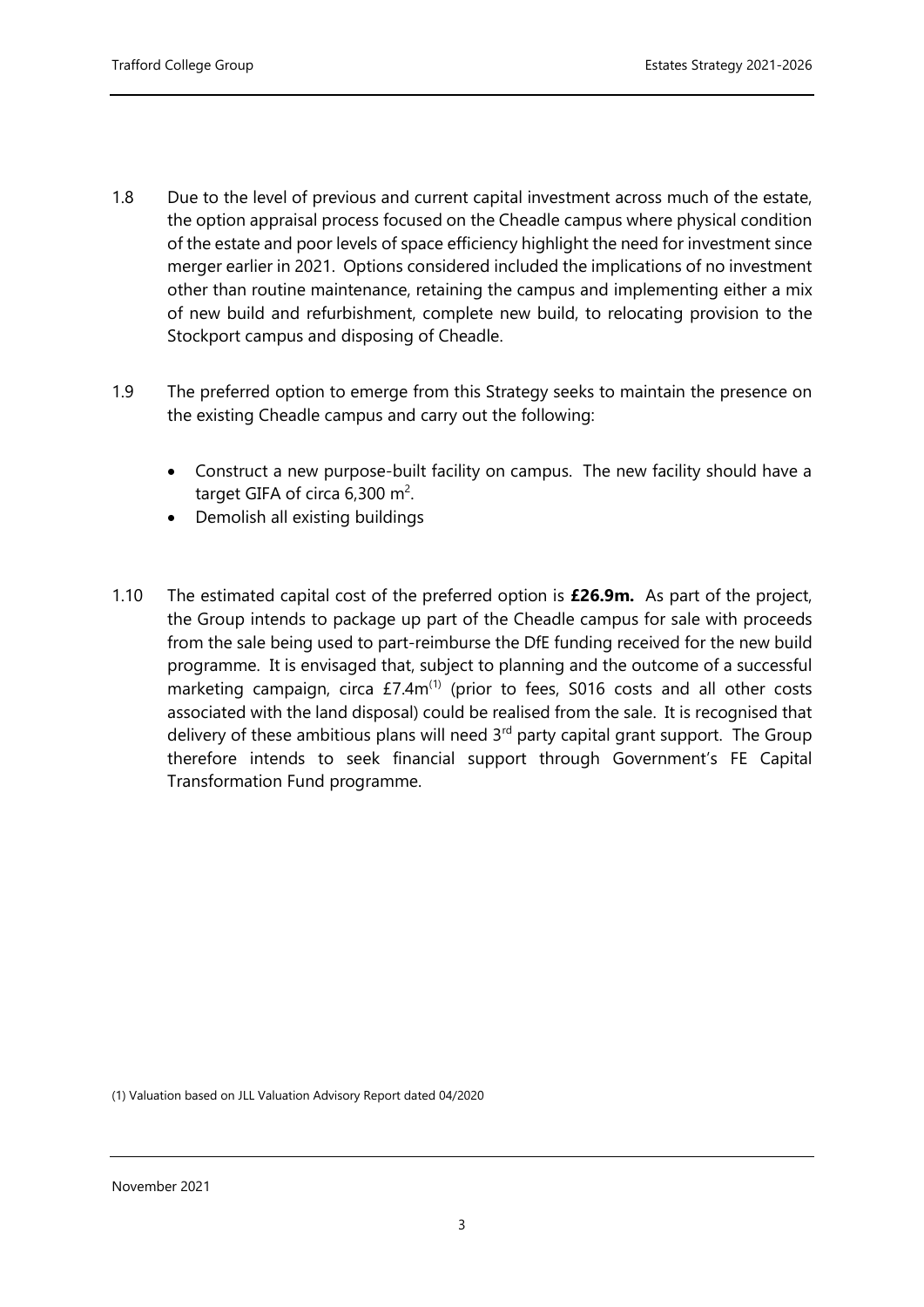## <span id="page-5-0"></span>2.0 Overview of the Educational Landscape and Policy Context

## <span id="page-5-1"></span>2.1 College Strategic Plan and Corporate Objectives

- 2.1.1 The Trafford College Group as it stands today has been nearly 15 years in the making and follows three mergers. Following the most recent merger with Cheadle and Marple Sixth Form College in May 2021 the Trafford College Group is now a £45m institution serving the educational needs of young people, adults and businesses extensively across the boroughs of Stockport and Trafford.
- 2.1.2 The Group provides a broad curriculum offer, meeting the needs of many student groups across the local area and wider sub-region. This offer includes academic, adult education, apprenticeships, commercial programmes, higher education, and vocational / technical courses. Student numbers consist of around 5100 young people, over 4000 adults, around 1500 apprentices and over 500 higher education students.
- 2.1.3 The Group operates two main campus sites within the borough of Trafford. Provision is located at the Altrincham Campus (primarily 16-18 academic and vocational) and the Stretford Campus (16-18 technical, adult, apprenticeships and higher education). Delivery includes a large Foundation Learning provision and The Group operates an extensive community learning provision across the borough and a vibrant employability programme at the Trafford Centre.
- 2.1.4 The Group operates three main campus sites within the borough of Stockport. These consist of Stockport College (16-18 vocational / technical, adult, apprenticeships and higher education), The Cheadle College (16-18 academic / vocational and adult education) and Marple Sixth Form College (16-18 academic and vocational).
- 2.1.5 The drive to ensure a 'One College' approach in terms of the quality of service to learners and stakeholders, whilst recognising the importance of fostering a sense of belonging to place is underpinned through the Group structure, processes, and culture. We have high ambitions for the Group, for our staff and for our students, and we set the bar high in terms of student success and the quality of our educational offer. To achieve our high ambitions, we have developed purposefully as a 'learning college' and one that is highly resourceful and receptive to change. The development of our staff in terms of sharing good practice, carrying out action research and being innovative in the way we review our successes has been an integral part of our journey and will continue to be so. This is especially relevant and important to our current situation as we search for what the new 'normal' will look like post-COVID-19; with the current crisis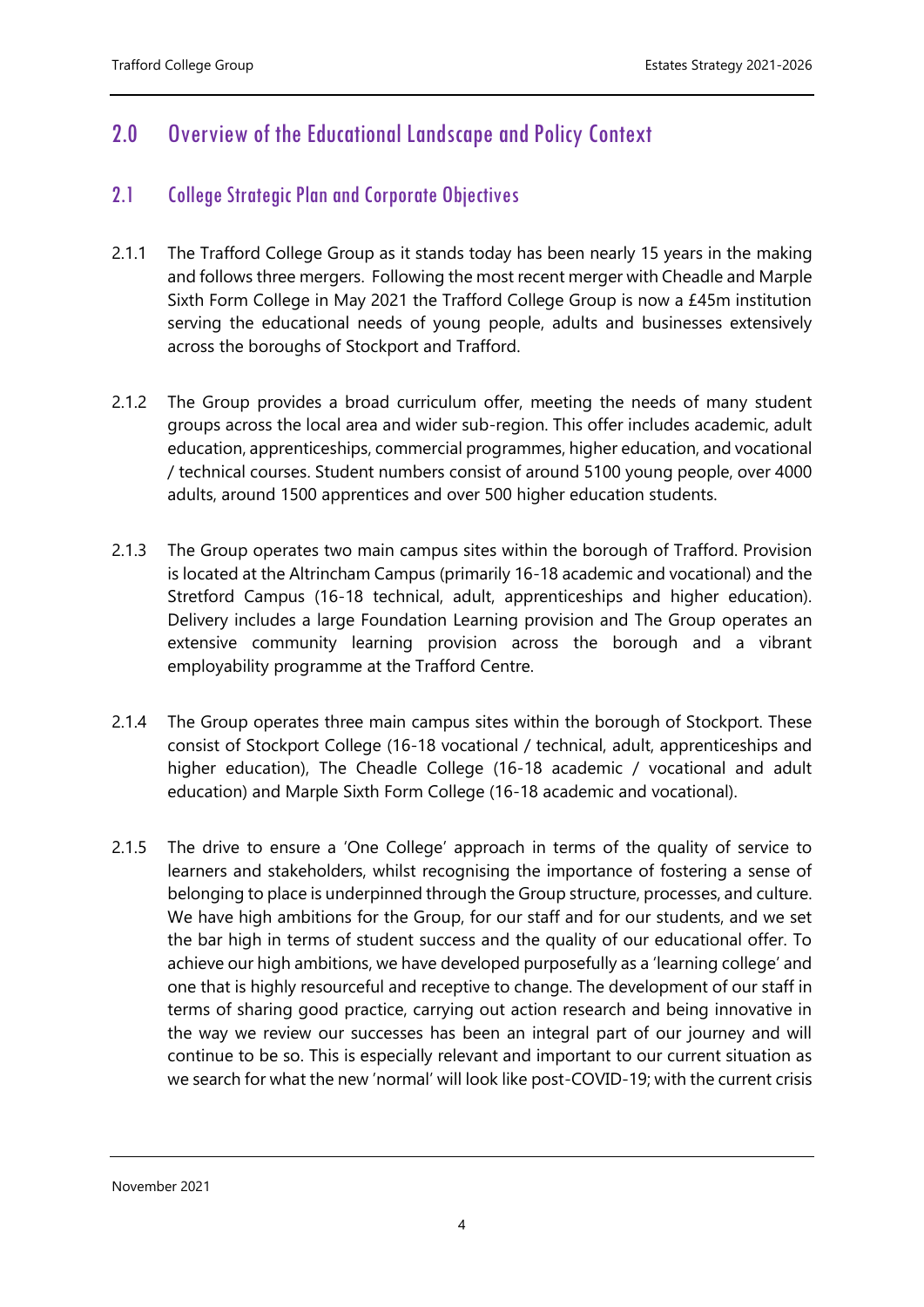certainly accelerating digital transformation and new ways of working, as well as changing the composition of challenges that our students face now and in the future.

## **Strategic Priorities**

- 1. Providing high quality, responsive education and training for all our students enabling their success and supporting their progression
- 2. Establishing TCG as a sector leading employer so that our colleagues thrive and deliver the highest quality of education and experience to all our students and stakeholders.
- 3. Driving business recovery, renewal and productivity through transformational relationships with employers
- 4. Clearly defining and delivering our corporate social responsibility and civic duty as an anchor institution for our local communities.

## **Strategic Enablers**

- 1. Transforming our college estate to meet the skills and education needs of now and the future
- 2. Delivering our Digital Strategy to enhance learning and ways of working with highly effective use of technology
- 3. Ensuring good financial health, managed growth and value for money.

## <span id="page-6-0"></span>2.2 Local, Regional and National Skills Priorities

## **Local Skills Priorities**

- 2.2.1 Across Trafford and Stockport, the following sectors of importance have been identified:
	- Financial, Professional and Business Services
	- Creative, Digital & Technology
	- Life Sciences
	- Advanced Manufacturing.
- 2.2.2 In the area of Advanced Manufacturing, opportunities present around low carbon and advanced materials as the government and consumers push industry to consider their carbon footprint. In addition, logistics and fulfilment centres are also in demand with the rise of e-commerce because of the pandemic.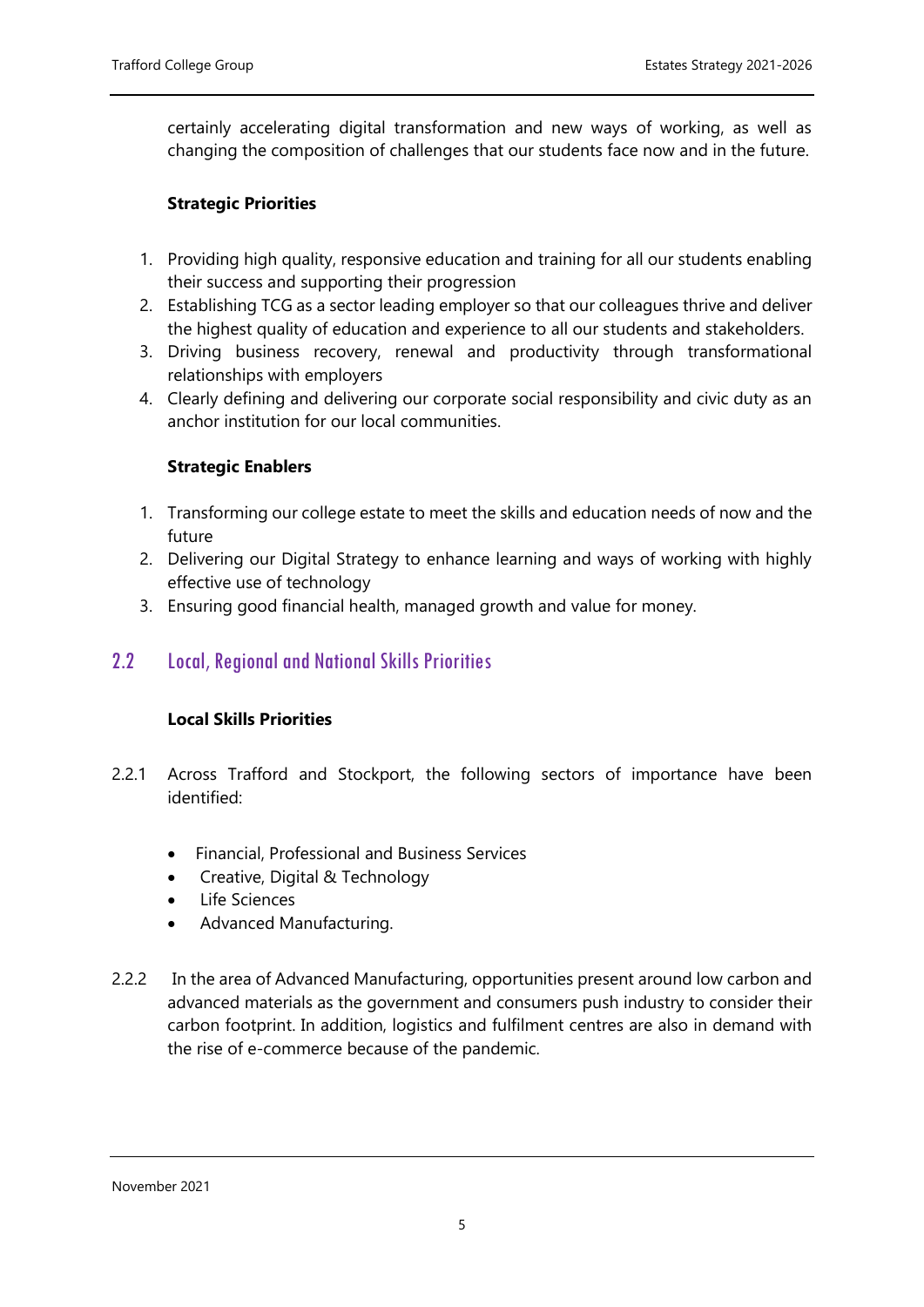- 2.2.3 The key focus areas for the Life Sciences include healthy aging, digital health, and diagnostics with drivers around connected healthcare, access to data, ageing populations/co-morbidities. Partnerships with home developers/housing providers and community groups are an opportunity while the availability of lab space is a challenge.
- 2.2.4 In the area of Creative, Digital & Technology there are opportunities in gaming and content creation as well as machine learning and automation, and e-commerce. The sector faces a skills challenge identifying 'new to industry' candidates (skills future pipeline) as well as the logistical challenge of securing the flexible office space that is of appeal to tech and digital companies.
- 2.2.5 The local Financial, Professional & Business Services sector will be influenced by the on-going work to establish Greater Manchester as a FinTech and Shared Services hub. As LawTech/InsureTech/RegTech catch up with FinTech, skills shortages and opportunities are both a challenge and opportunity.

## **Regional Skills Priorities**

- 2.2.6 Greater Manchester is the UK's largest city-based economy outside of London. It is a devolved city region with an ambitious strategy of making Greater Manchester one of the best places in the world. The Greater Manchester Strategy has several objectives that are particularly relevant to the context of the Trafford College Group. These include:
	- Ensuring all schools and colleges are classed as "good" or "outstanding"
	- Providing a clear line of sight to education, skills and employment
	- Providing an entitlement to employability skills, including maths, English and digital
	- Improving adult entry to the labour market and sustained employment
	- Increasing the take-up of level 4 and 5 technical education
	- Increasing employer investment in workforce development and health.
- 2.2.7 Greater Manchester (GM) has strong employment sector presence in the areas of business and professional services, construction, creative and digital, health, hospitality and tourism, and manufacturing and advanced materials. The impact of COVID-19 on some of these areas has resulted in short-term consequences but a view that they will "bounce back" is prevalent.
- 2.2.8 Devolution has had an impact on education and skills in several ways. The Adult Education Budget (AEB) has been devolved to the Greater Manchester Combined Authority (GMCA) for the past two years. This has resulted in a number of flexibilities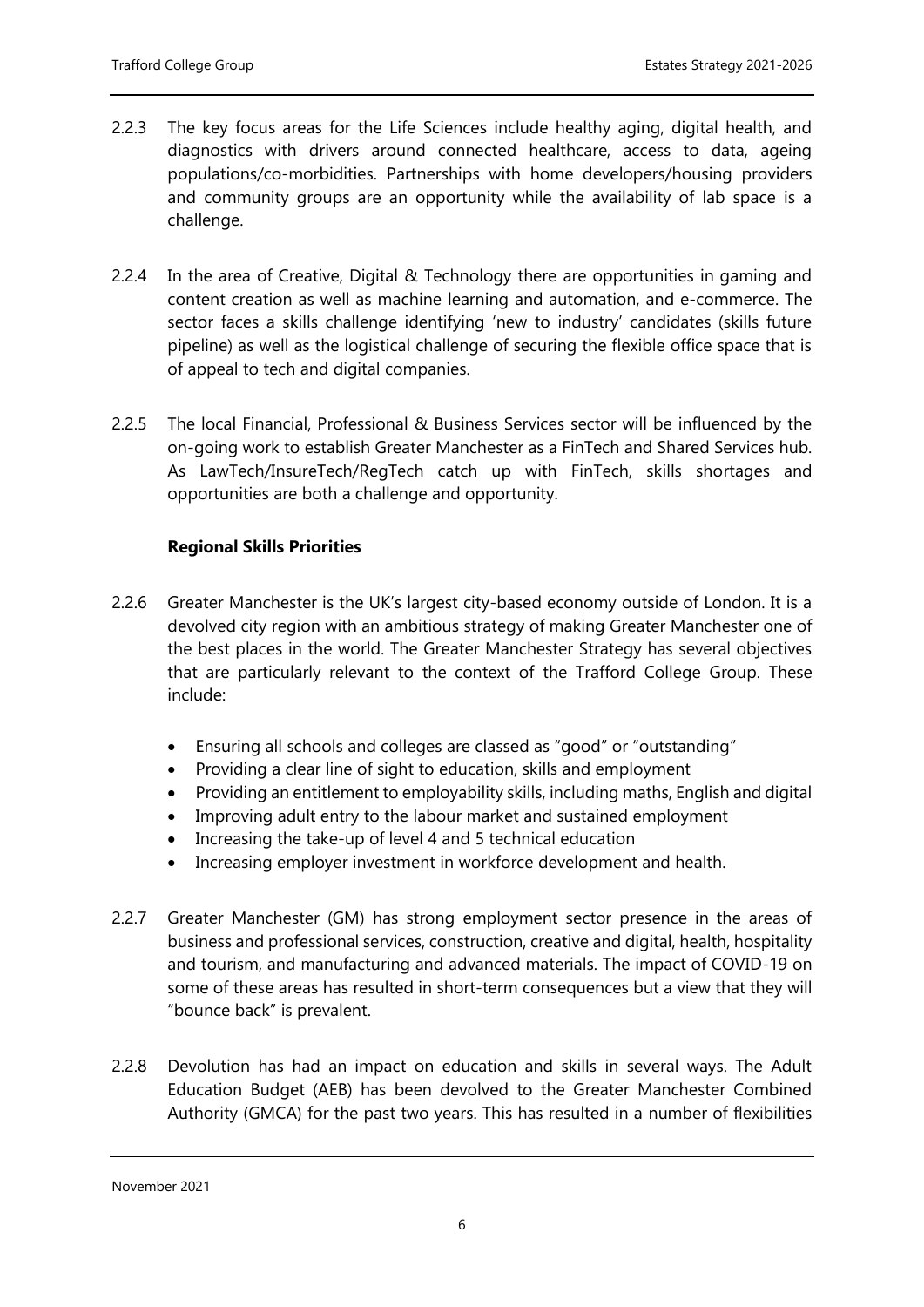to support engagement and outcomes. GMCA also takes a leading role in the development of technical education, including the implementation of T Levels, supported by the Gatsby Foundation. The Mayor of GM has taken a particular interest and a lead across several initiatives including the development of a common careers and application platform for post-16 and free bus travel for 16-18-year-olds.

- 2.2.9 The changing landscape of employment, education and skills across GM has coincided with a more collaborative approach to working amongst the nine General Further Education Colleges that serve the city region. The Greater Manchester Colleges Group (GMCG) now works together across a number of themes including:
	- Developing a joint approach to delivering some key elements of the Skills White Paper – particularly in relation to working with employers through the Strategic Development Fund (SDF)
	- Working closely with the GMCA on the on-going implementation and delivery of the AEB and the development of the careers platform and common application system.
	- Working collaboratively on technical education and in particular the implementation of T Levels across GM
	- Sharing approaches to addressing mental health and wellbeing across our colleges
	- Exploring a collaborative approach to working with the Greater Manchester Universities.

## **National Skills Priorities**

2.2.10 At a national level there is now a significant focus on the importance of further education and skills. In part, this is a reaction to the challenges thrown up by both BREXIT and COVID-19, as well as a realisation that more so-called traditional forms of education (A levels followed by Degree) are not always the answer to the skills we need in the future as well as the skills shortages we currently face. The sector is therefore seen as a crucial part of the government's "levelling up" agenda, and this has been reflected in the recent white paper "Skills for Jobs: Lifelong Learning for Opportunity and Growth" as well as the draft Skills and Education Bill announced in the May 2021 Queen's Speech.

## 2.2.11 Within this, there are five main areas of focus:

- Employer responsiveness
- Technical education
- Lifetime skills guarantee for adults
- Funding & accountability
- Outstanding teaching.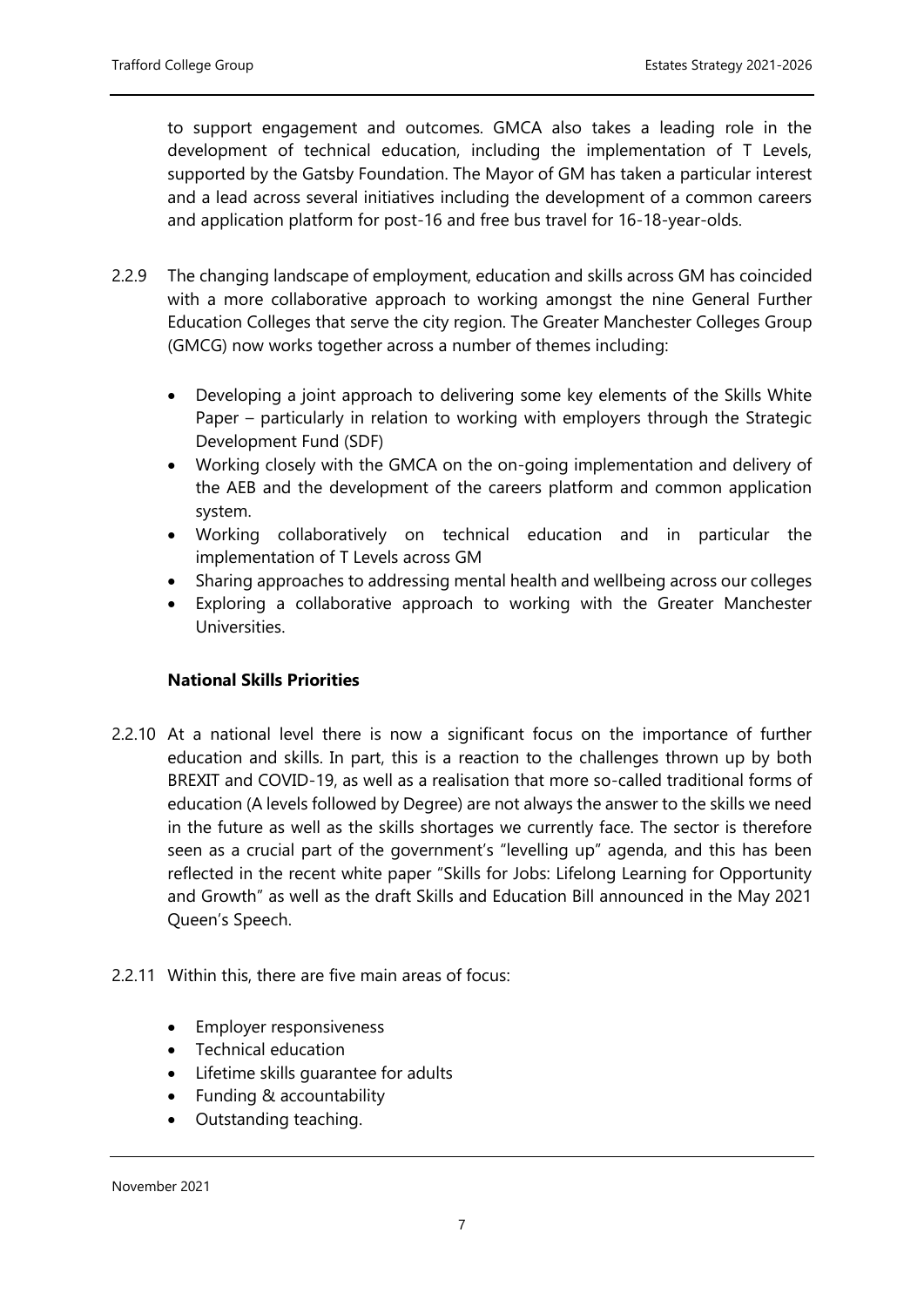- 2.2.12 The focus on employers includes the development of Local Skills Improvement Plans ensuring that provision meets the needs of local businesses and the economy. Existing programmes such as Apprenticeships and Traineeships will still form a major part of the offer for employers.
- 2.2.13 The focus on technical education includes the roll of out of the new T Levels, which TCG will start delivering from 2021 in the areas of Construction, Computing and Education, to be followed with Business, Engineering and Health. The new Higher Technical Qualifications (HTQs) at levels 4 and 5 will then follow a similar national rollout programme and will form a key part of the TCG offer as this develops.
- 2.2.14 The focus on adult education is aimed to improve entry to the labour market and increase upskilling opportunities through the lifetime skills guarantee and more flexibility around funding level 3 adult qualifications.
- 2.2.15 Finally, the focus on outstanding teachers reflects the challenge of attracting talent to such a complex and diverse sector.

## <span id="page-9-0"></span>2.3 Responding to Local Skills Needs

- 2.3.1 The local authority areas of Stockport and Trafford are the most prosperous of the Greater Manchester city region. Yet within them they contain some stark inequalities between different local wards and challenges around economic wellbeing. Given the nature of the selective education system that still operates in Trafford, and the highly competitive landscape in Stockport; many students who enrol with the Group are from more disadvantaged backgrounds and have in some cases not benefited from their previous educational experiences as much as they should. In addition, many students who have achieved well at key stage 4 join the Trafford College Group as their firstchoice provider, rather than electing to enrol at a local school sixth form or another college.
- 2.3.2 This context drives our mandate of being a truly inclusive college. Within Trafford, the Group works closely with the local council as part of the Trafford Partnership. This includes key involvement in matters relating to education, skills, employment and inclusion. In addition, the Group operates a leading role as part of the Trafford Partnership's Recovery and Renewal Plan in response to COVID-19. This plan is focused on the four priorities of Business Recovery, Employment & Skills, Community and Children & Young People. The relationship with Stockport Council is strong and the Group is a key partner within the new proposed One Stockport Borough Plan,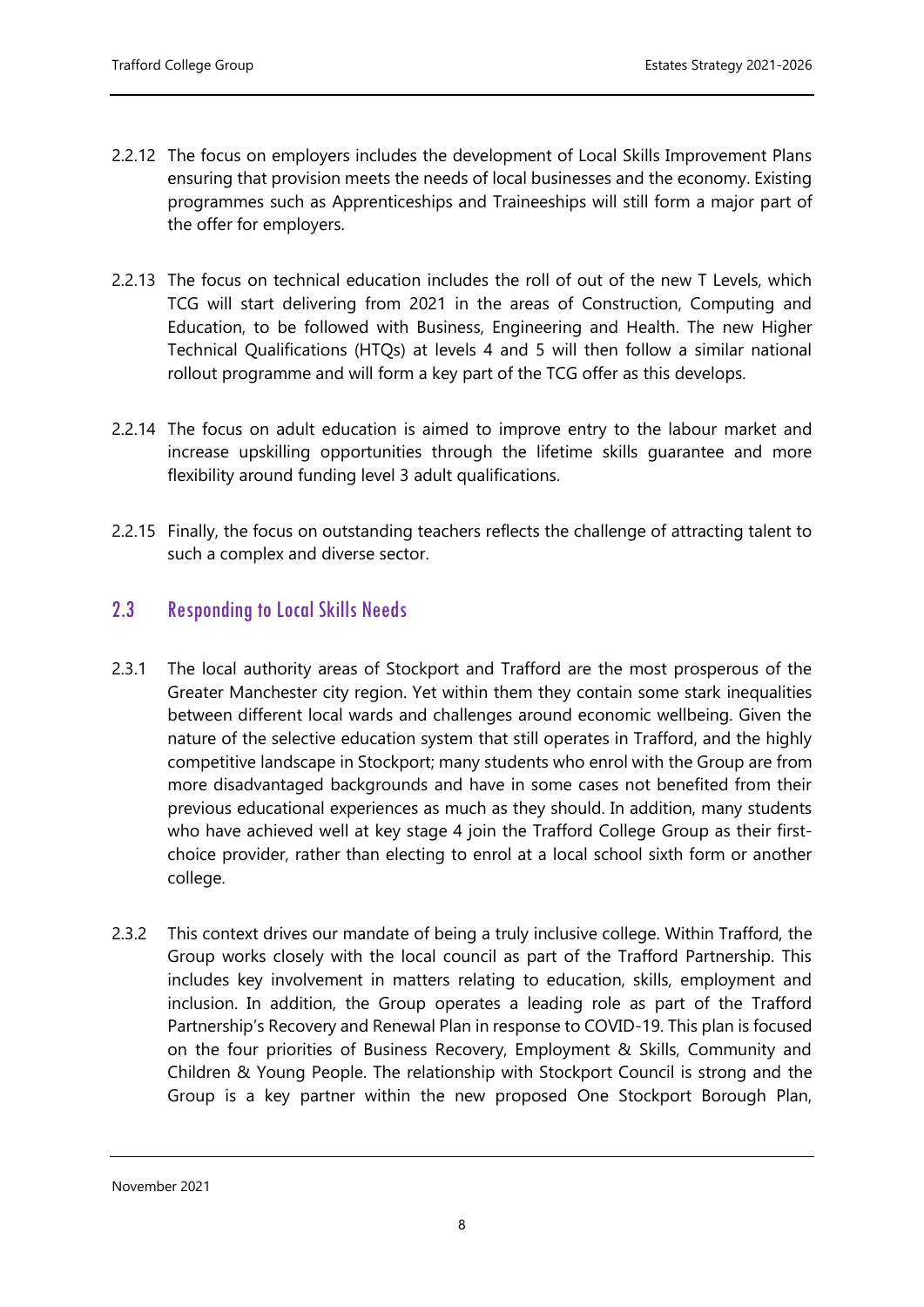developed within the context of current and future challenges and opportunities for a borough with great potential.

- 2.3.3 Following the most recent merger the Group has developed an estates solution for the Cheadle campus which is aligned to the aims and objectives within the new Stockport Borough Plan and follows consultation with senior officers from the local authority. The Group is a key stakeholder in the development and implementation of the Stockport Borough plan and the preferred Cheadle scheme links to a number of key priorities included in the plan.
- 2.3.4 There is a borough wide recognition that Stockport's economy will need to grow and have the right mix of skills and qualifications to support businesses. Stockport has been going through a radical transformation, with key development projects such as Stockport Exchange resulting in new businesses locating within the town due to excellent connectivity to London and Manchester and preferential business rates. With the growth of businesses within the town comes an increased need for local skills and talent. However, there is also an acknowledgement that Covid-19 has had an impact on economic growth and the labour market. With this, comes a need to support communities improve their skills and return to work or retrain to secure long-term employment.
- 2.3.5 The Cheadle project will support delivery of this borough plan priority through the following:
	- Significantly improving the opportunity for lifelong learning through the increase in the adult skills offer, particularly at Level 3 and above – supporting individuals to re-enter the labour market or improve their skills and capabilities within existing employment roles
	- Developing a high-quality technical education offer at Levels 3, 4 and 5 aligned to key sector priority areas for the borough and with a clear line of sight to the growing number of employment opportunities as part of the town's radical transformation programme
	- Delivery of a broad offer for students with SEND, supporting independent living and progression into higher levels of vocational study and employment.
- 2.3.6 Ensuring a high-quality local offer is in place within the Cheadle area to support the borough plan objective of reduced numbers of young people not in education, employment, or training.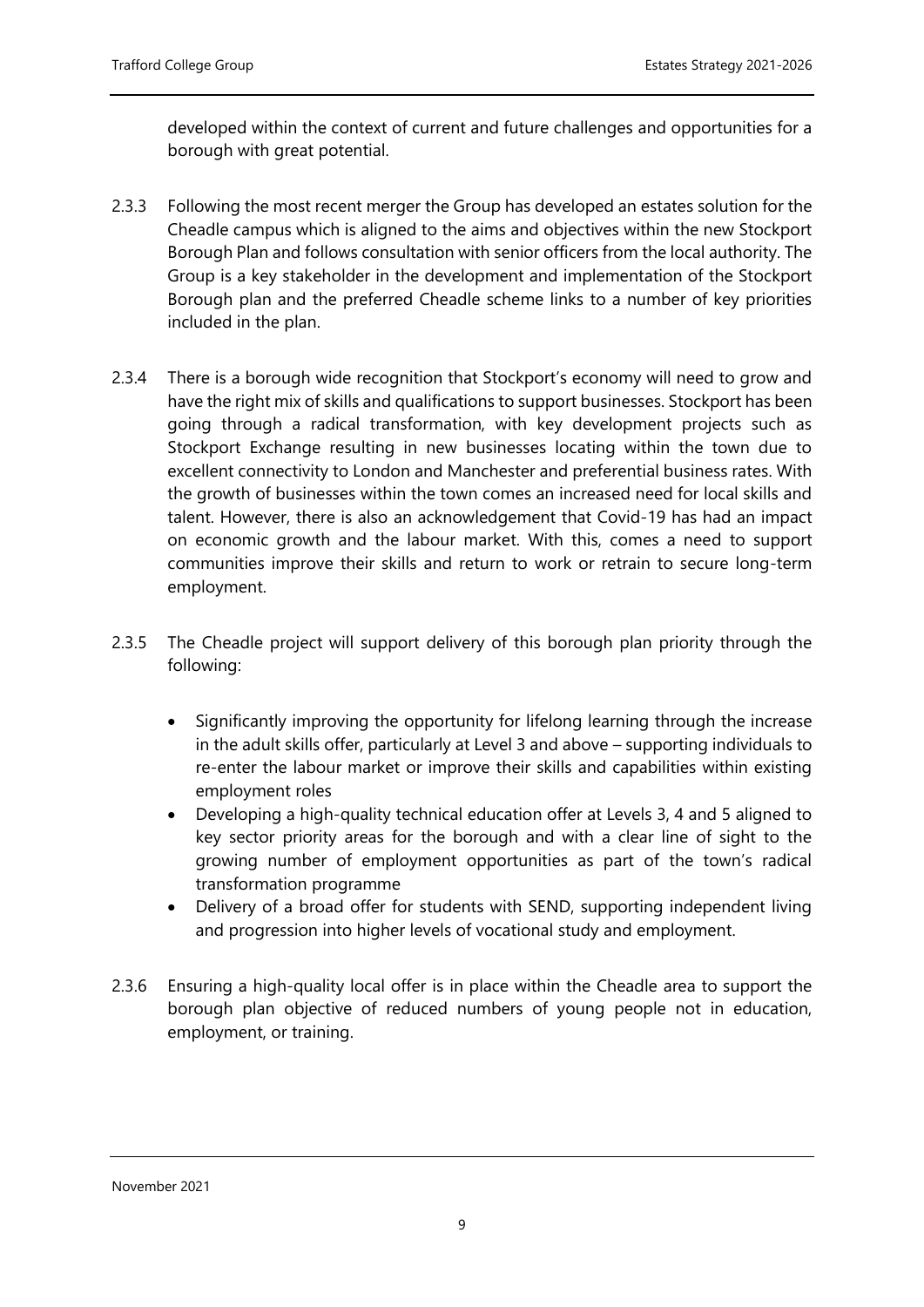## <span id="page-11-0"></span>2.4 College Curriculum Planning

2.4.1 Due to past investment across much of the Group's estate and a well-established or clearly defined curriculum offer, the focus of this sub-section of Strategy is on the curriculum planning process for the Cheadle campus. The capital investment to emerge from this strategy needs to ensure that there is a sustainable, as well as broad and balanced curriculum offer serving the needs of young people and adult learners in the Cheadle district and surrounding areas. The three main categories of students that are served by our project are: young people, students with High Needs and adult learners.

## **Young People**

- 2.4.3 Specifically, the offer consists of the following for young people:
	- Implementation of T Levels to ensure a high-quality technical education offer in the areas of Digital, Education, Health, Healthcare Science, Science, Accounting, Finance, Management & Administration and Legal Services
	- Introduction of the Transition Programme to support clear progression routes into T Level subjects
	- An inclusive and high-quality academic offer providing clear progression routes into higher education
	- Development of a full-time GCSE re-sit offer for young people who wish to improve their outcomes following lack of achievement at key stage 4.
- 2.4.4 The project will enable us to provide high quality accommodation and resources for young people, who are not currently well-served by the poor condition of the estate. In particular, the project will support development of specialist learning spaces for academic and vocational students.
- 2.4.5 This will include the development and growth of subjects that attract the high value courses premium (HVCP), specifically sciences, mathematics (and associated subjects) and computer science. The current condition of accommodation and resources is a barrier to high-quality delivery of these subjects.

## **High Needs**

2.4.6 A key part of the offer for young people is the provision for students with High Needs. The current building condition is a barrier to both growth and quality. The project will enable us to deliver this provision with high-quality accommodation and resources for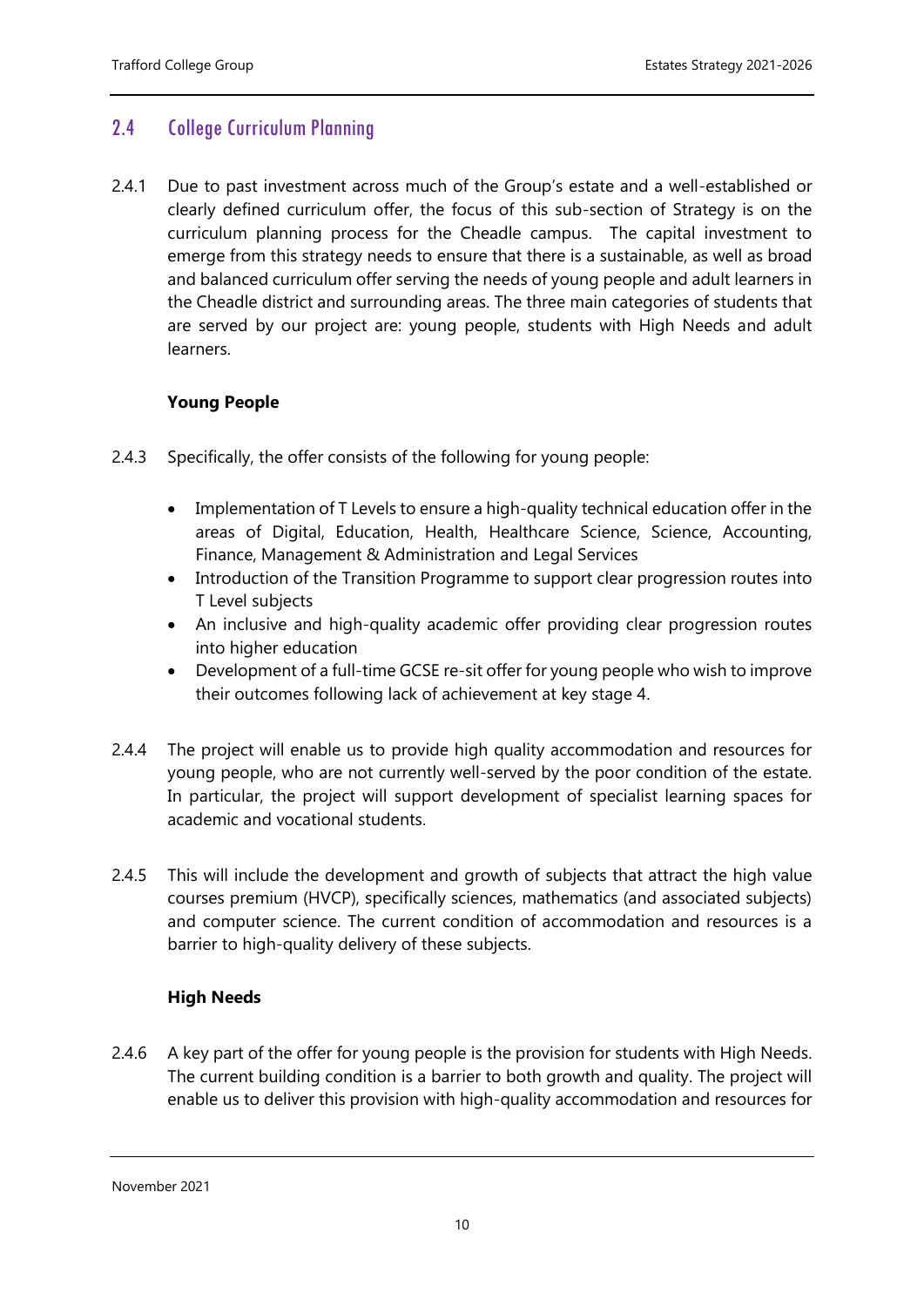learners. The project will enable us to develop and grow this provision further to meet local need. The provision consists of:

- Foundation vocational learning pathways at Entry Level 2 and 3, enabling progression into higher levels of learning and / or employment
- Independent Living provision at Entry Level 1
- Supported Internship programmes delivered in partnership with employers and Pure Innovations.

## **Adult Education**

- 2.4.7 In addition, the project will enable growth and extended reach of adult education, supporting the ambitions as set out as part of the flexible lifetime skills guarantee. Specifically, this will consist of the following:
	- Growth of technical and professional adult education courses at Level 3 to support re-entry to the labour market or career progression within existing employment
	- Clear progression routes into Level 4 and 5 Higher Technical Qualifications, which will be delivered at the site in alignment with the subject offer across T Levels
	- Development of flexible delivery models for adults, including the use of highquality blended learning
	- Delivery of a range of adult community-based courses to support upskilling, wellbeing and delivering on local priorities such as reducing isolation and "ageing well."
- 2.4.8 The current building condition is a barrier to providing high quality education, particularly technical education at Levels 4 and 5; as well as being a barrier to providing innovative and flexible blended learning solutions to meet the complex lives of adult learners.

## <span id="page-12-0"></span>2.5 Sustainability and the Net Zero Carbon Agenda

2.5.1 At the Trafford College Group we recognise the world faces a climate emergency and that as an education provider, employer and anchor institution for our local communities we will need to play a pivotal role to affect change. Climate action will require significant changes to the ways in which we function and to the businesses and industries we support, with traditional jobs and roles disappearing whilst new ones are created. National student surveys overwhelmingly show that this is the most important issue affecting their future and our young people are demanding action. We have a significant opportunity therefore, to build upon the energy of our students and close ties to our local and regional communities to reduce our environmental impact in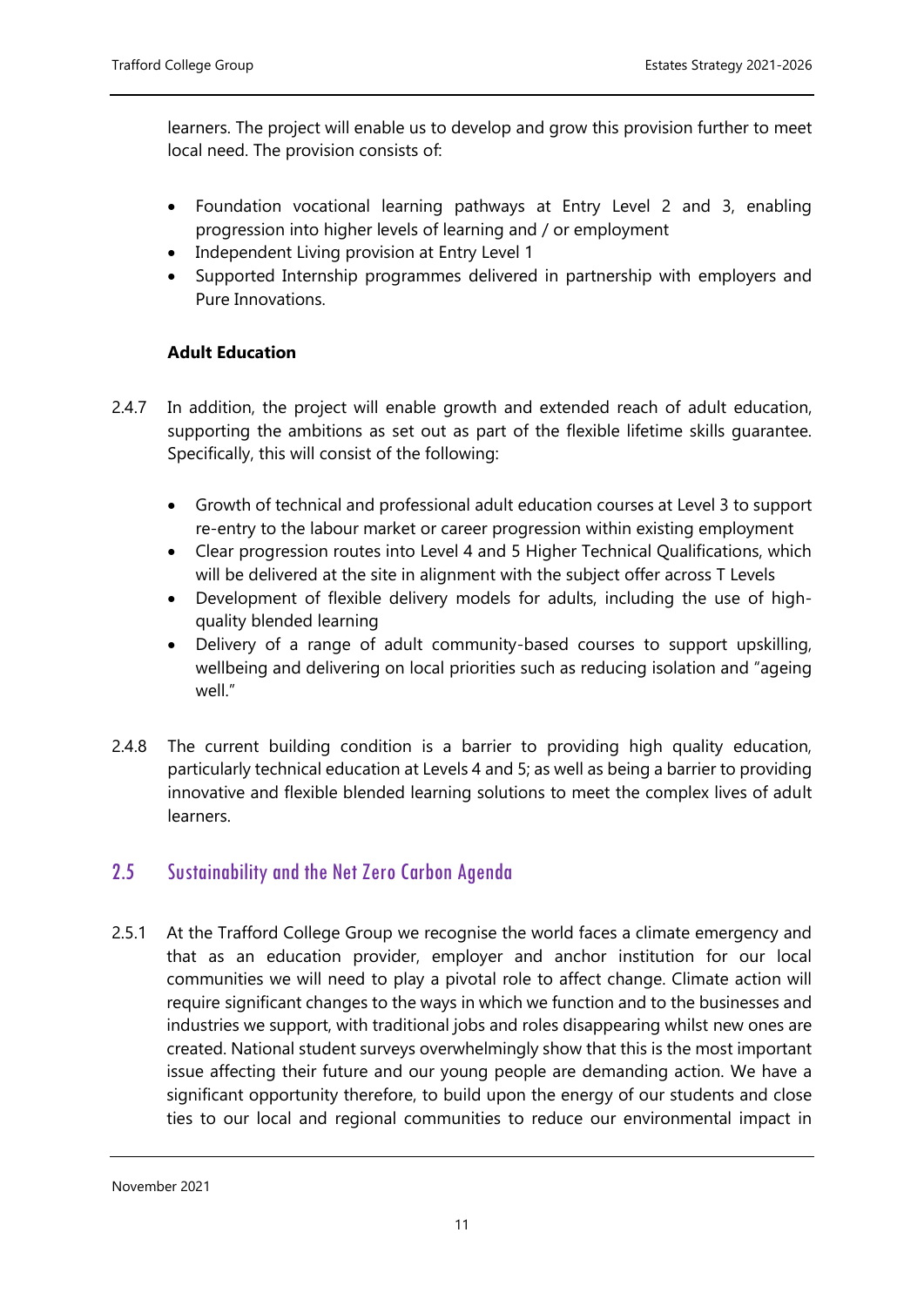innovative ways. A green thread needs to weave through whole college strategies from estates and governance to curriculum planning to address the crisis.

- 2.5.2 As a reflection on this, a key strategic aim for us is to clearly define and deliver our corporate social responsibility and we are developing a comprehensive and inclusive strategy to achieve this. We recognise that, in the past, sustainability and environmental targets were viewed as being primarily an 'estates' responsibility. With recent research finding, for example, that nationally less than 1% of students are currently on a course with broad coverage of climate education and that reaching net zero emissions by 2050 is likely to fail without making education on climate change and sustainability part of all study courses, it is evident that having such a narrow perspective on sustainability is flawed. Whilst it must, therefore, form part of an overarching strategy that extends far beyond estates management, delivering a sustainable estate and working towards a net zero ambition as part of our estates practices remains integral.
- 2.5.3 Through building design and working practices, therefore, the Group is committed to contributing to the delivery of sustainable communities through the delivery of environmental objectives which support a net zero campus and building resilience to environmental change. The Group will develop and implement actions to help achieve net zero and biodiversity challenges to support the Government's Net Zero Strategy and which are consistent with the ambitions of The Climate Commission for UK Higher and Further Education, GMCA's Five-Year Environment Plan and 'The Green College Commitment' report, published by the AoC. Wherever possible, the Group will look to make use of any additional future opportunities for 'green' investment provided by the Government to sustainably transform the college estate and help achieve ambitious carbon reduction targets.
- 2.5.4 Throughout the duration of this strategy we will monitor our progress and set targets against the framework of the FE Climate Action Road Map. This roadmap includes three 'levels' of colleges from 'emerging' to 'leading'. Whilst previous actions including 100% recycling, achieving BREEAM standards in building design, reducing the use of single use plastics and achieving the ISSO 14001 accreditation have provided a solid foundation already with much of the 'emerging' targets achieved we are committed to achieving the status of be a 'leading' college and a model to others on sustainability by the completion of this strategy.
- 2.5.5 The delivery of the Cheadle project presents an excellent opportunity for TCG to ensure we put sustainability at the forefront of our estates strategy and make a significant contribution to the Net Zero agenda. We recognise that the deficiencies of the current estate do not support Net Zero requirements and therefore the 'do minimum' option also fails. We have, therefore, challenged ourselves to ensure that the building design for the preferred option meets the Government's targets for sustainability and Climate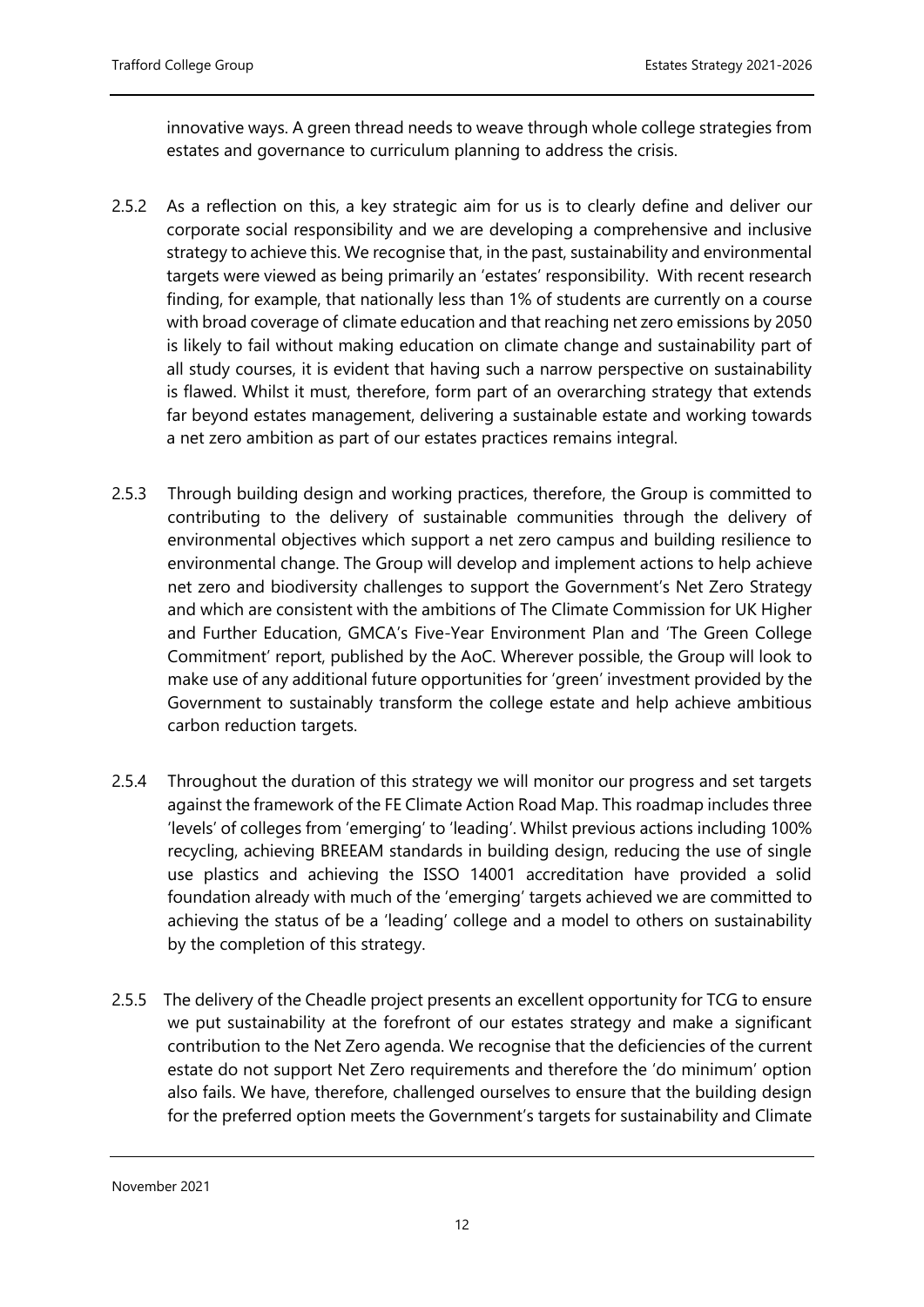Change, including Government's net zero carbon emissions by 2050 target, as set out in the Climate Change Act 2018.

- 2.5.6 Set out below are the headline points included in the design for the preferred option:
	- Improve space efficiency and estate rationalisation.
	- Reduce energy demand Take a fabric first, lean mean and green approach, Improvement in U values, better glazing specifications, tighter infiltration/ ventilation towards Passive Haus principles.
	- Optimise energy efficiency Utilise current energy reducing methods
	- Deliver fossil fuel free heat Use electric high COP equipment (ASHP)
	- Generate on-site renewable energy Use Photo Voltic's
	- Consider the site wide micro-climate Use / modify the local bio climate to benefit the development.
	- Reduce overheating risk by increasing ventilation effectiveness Use mixed mode ventilation operating on a continuous basis.
	- Green infrastructure and biodiversity Introduce green infrastructure, and biodiversity to better the development environment.
	- Reduce flood risk by managing surface water run off To mitigate the risk of sewer flooding, the drainage from the development the site will need to meet Greenfield run off rates such that there is no increase on the existing condition.
	- Responsive to future development Spaces and rooms which do not have comfort cooling could also become increasing less comfortable in summer. Ideally retrofitting cooling should be avoided and passive measures are to be designed in now, to mitigate increase external temperatures.
	- There is evidence that the climate is changing as the building transitions through its life, it will need to adapt and be flexible to suit the needs of the time.
	- Design to be based on BREEAM Excellent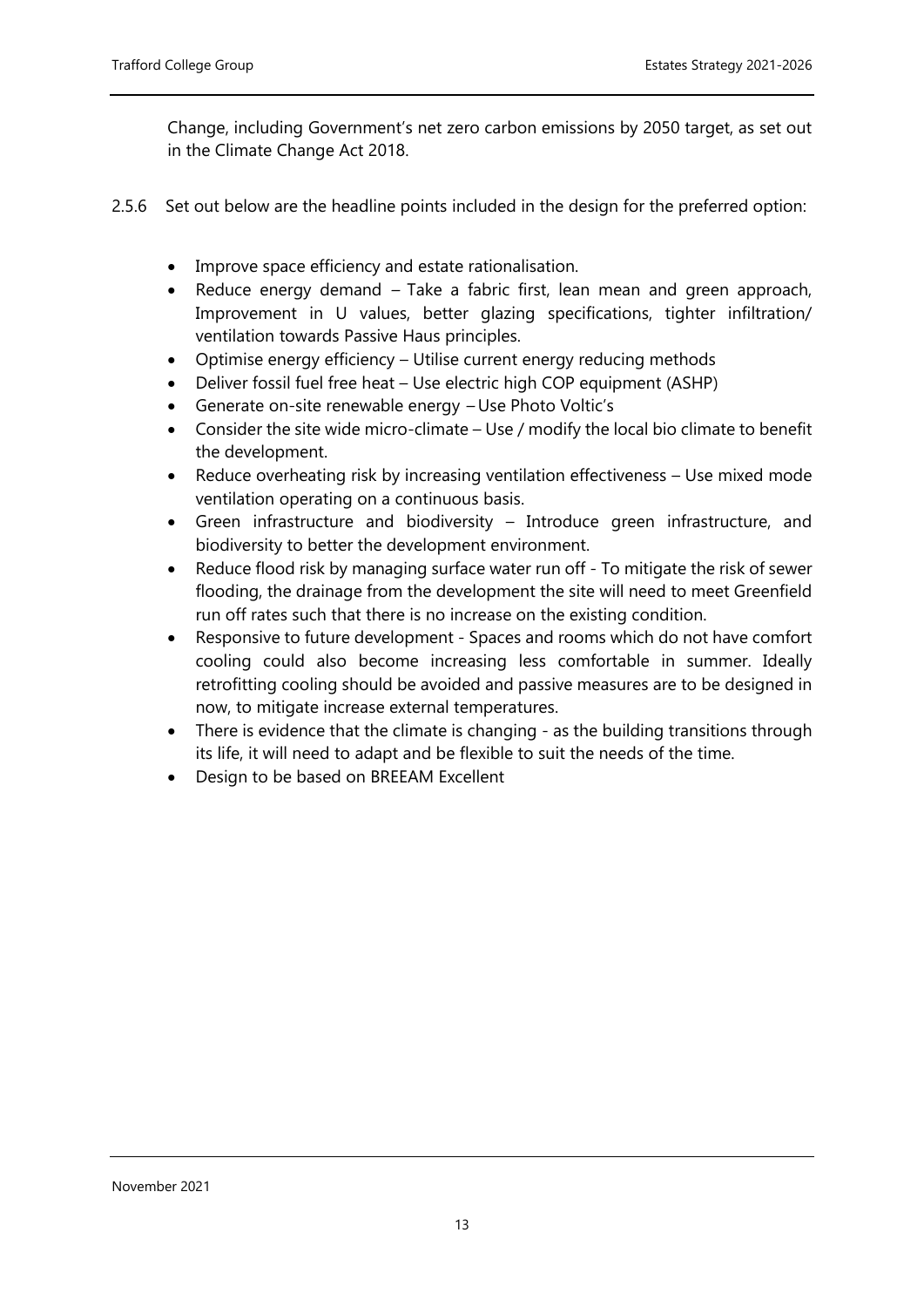## <span id="page-15-0"></span>3.0 Evaluation of the Existing Estate

## <span id="page-15-1"></span>3.1 Description of the Existing Estate

3.1.1 The Group's estate has grown significantly over the last 3 years as a result of the merger with Stockport College (2018) and more recently Cheadle and Marple College (May 2021). From the original bases of Altrincham and Stretford, the estate now extends eastwards across south Manchester into the conurbation of Stockport. The Stockport College campus itself is located directly off the A6 close to the town centre. The College also leases facilities at the Woodley Sports Ground (Stockport Sports Village). 3.5 miles to the west of the Stockport town centre campus is the Cheadle campus. Finally, the Marple campus can be found further to the east of the borough approximately 4.6 miles from the Stockport campus / 9 miles from the Cheadle campus. Following the most recent merger, the Group also owns playing fields located off Wood Lane, Marple. The proceeding paragraphs provide an overview of the buildings occupying each campus whilst table 1 overleaf highlights the size of each building and overall condition / suitability rating.

## **Altrincham Campus**

- 3.1.2 The majority of the estate is based at the Manchester Road site in West Timperley, Altrincham. The site is surrounded by mainly industrial, retail, residential and commercial buildings and has benefitted from considerable investment in the past decade in line with the "Masterplan" – Property Strategy provided in 2003 and subsequent updates. The investment has been mainly new build with some refurbishment to existing buildings.
- 3.1.3 Ray Holden Building comprises three stories and benefitted from a £1.5 million refurbishment programme in 2008 / 2009 spread over two phases. The first of these phases comprised mainly ground floor modifications while the second phase was concerned with the first and second floors. The expansion of the facilities included a new Nail Bar, Beauty Therapy Suites, and fitting out of a new Spa. The Ray Holden Building, though in very good condition, is the oldest building on the Altrincham site (now 24 years old) and over the next 5-years will require more regular and closer monitoring of its condition.
- 3.1.4 Sports Barn provides a high-quality sports hall, fitness suite and changing accommodation. Accessibility is generally good and the building benefits from an appropriate amount of daylight for sporting needs. The building is finished with facing brick under a shallow pitched steel-clad roof. The roof covering is in good condition but will require routine inspections and maintenance in the medium to long term. The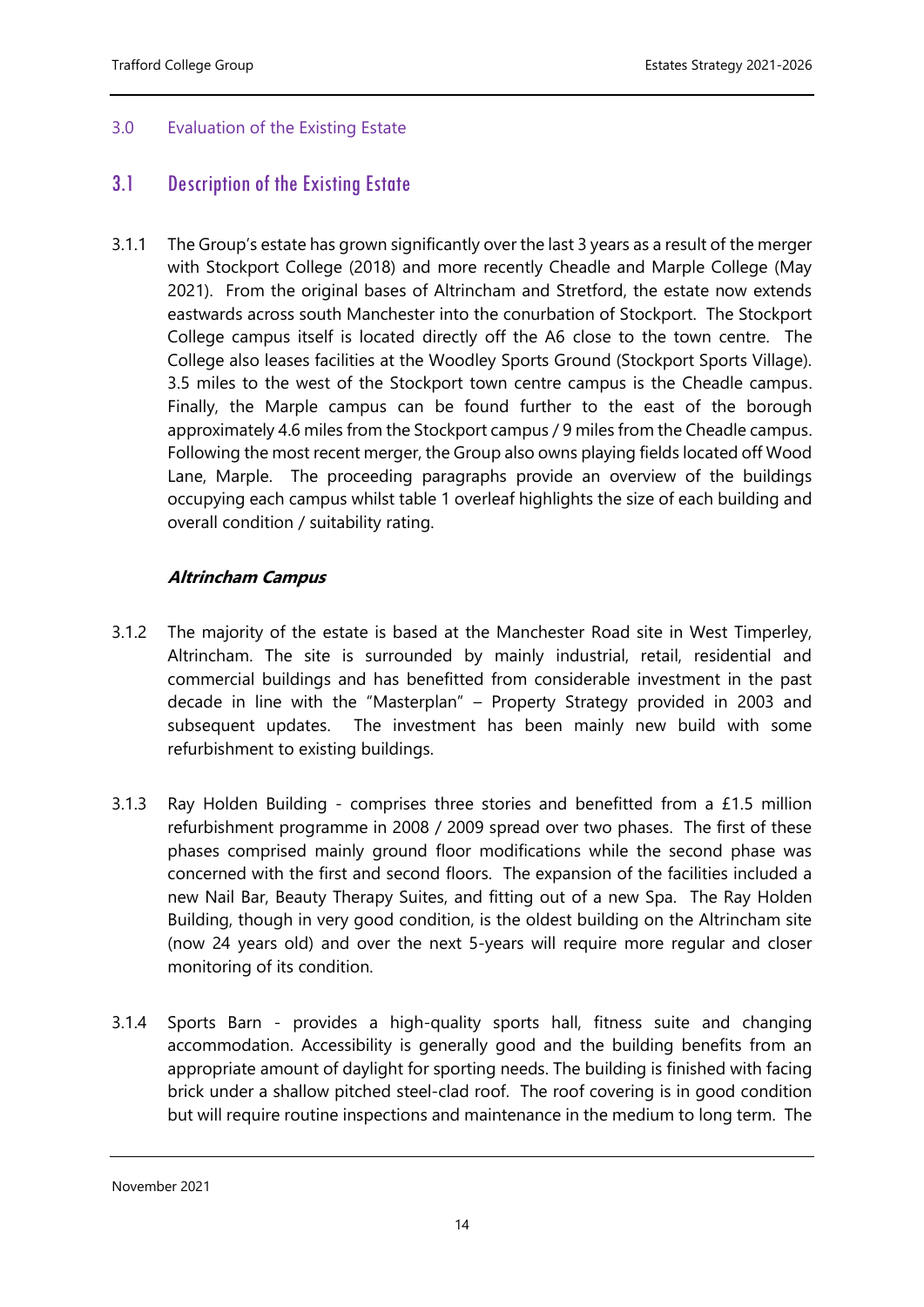external brickwork is in good condition with only minor repairs anticipated over the next 5 years. Rendered panels are in good condition with only redecoration anticipated in the medium term. The general condition of the internal spaces including the sports hall and toilets/changing facilities, as well as the gym on the upper floor are such that they will all need a programme of refurbishment in the near future. It is anticipated that this will be financed through capital budget during the course of this accommodation strategy. The need for the sports hall to be used for events other than sports highlights the fact that the heating is inadequate for such functions and this will therefore need to be upgraded at some stage, possibly as part of a future refurbishment in a subsequent accommodation strategy. The general condition will however continue to be monitored over the life of this Strategy. With regards to the astro turf sports pitch, due to the need for urgent repair and low utilisation the decision was taken to stop using this facility in 2019. The Group is therefore seeking to dispose of this site along with the surplus overflow car park. Any proceeds from the disposal will then be re-invested into the Trafford estate.

- 3.1.5 Hospitality Building this 3-storey building is constructed of a steel frame with a flat roof and provides teaching and restaurant facilities for the Hospitality provision and Aspire Restaurant respectively. At the ground floor level is the Café Retreat facility, which serves all students and staff at the Centre. The building elevations are of facing brickwork and glazed curtain walling. Since the construction of the building, a further development project was undertaken in October 2017 resulting in a second training kitchen, the Group obtained a £100,000 grant from Savoy Projects, to fund this development following its winning bid in the competition between similar establishments. Externally the rubberised single ply roof covering, gutters, brickwork, rendered panels; pre-coated metal panels were all reported to be in good condition by the 10-year Maintenance Survey produced in 2008. However, in the years since there has been some deterioration to small, isolated sections of the roof, which has resulted in a couple of leaks due to water penetration following heavy rains. Both pre-coated aluminium window frames and external doors were also found to be in good condition though some metal faceplates to localised external doors were found to be suffering from surface corrosion. Wear and tear manifested itself in the Training Kitchen equipment 4-years ago and led to the replacement of the kitchen ventilation system. A capital investment of approximately £50k has been allocated for the refurbishment of this vital facility. Internally all painted plastered ceilings tiled suspended ceilings and plastered walls are in good condition, as are the vinyl sheet flooring throughout.
- 3.1.6 Creative Arts Block a 3 storey steel framed building having a single ply rubberised flat roof. The elevations of the building are finished in timber boarding fixed between the exposed elements and the structural frame. Teaching facilities are provided on all three floors. The external timber cladding is designed to weather over time, but some slight staining is apparent. That said, the 10-year maintenance survey carried out in 2008 reported that externally Brise Soleil shading louvres, window frames, aluminium framed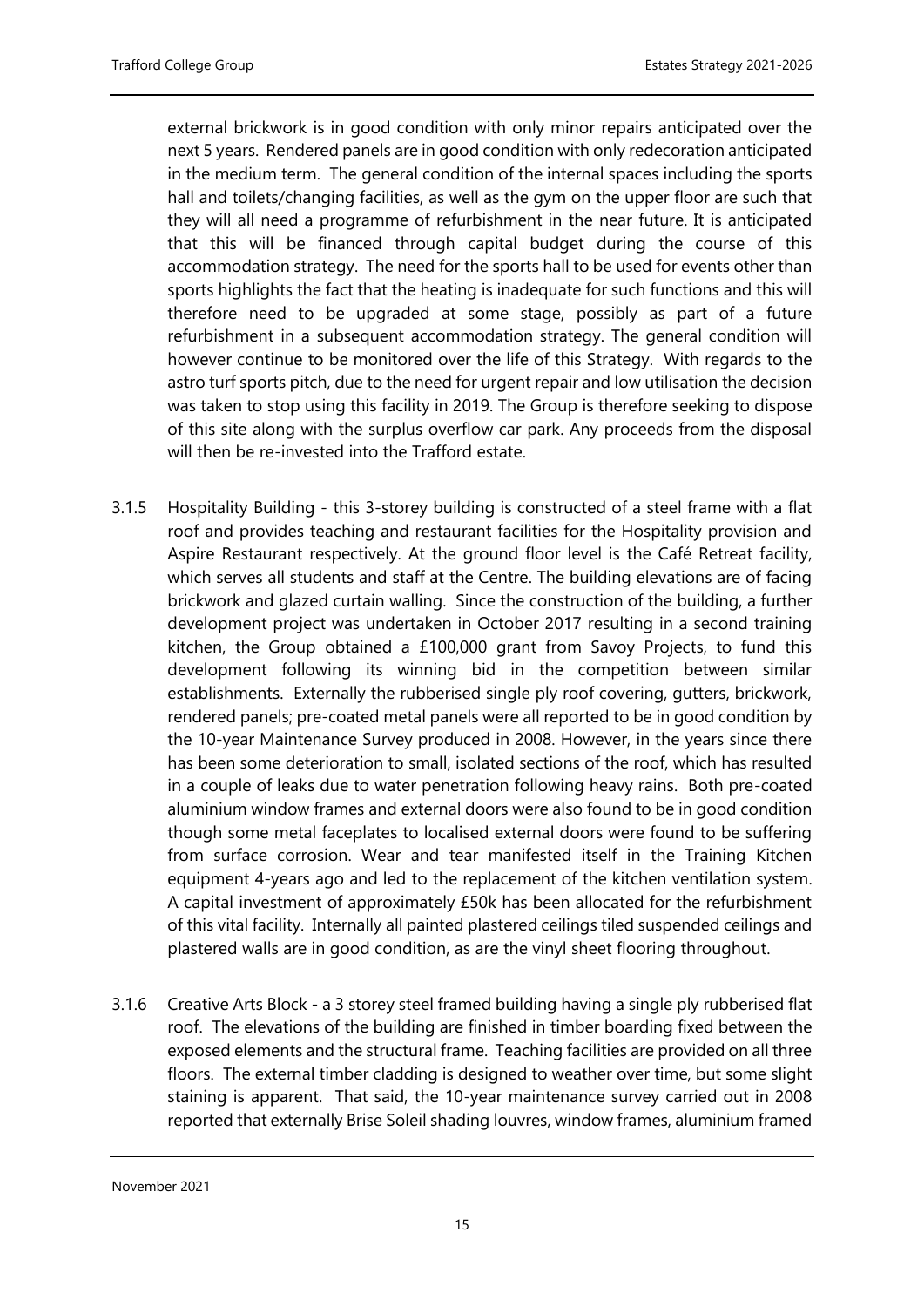curtain walling, aluminium powder coated doors and frames were all found to be in good condition. In the years since the maintenance survey, the timber cladding has weathered more thoroughly and evenly. Internally suspended ceilings, soffits, plastered walls, doors and general finishes are in good condition. Some maintenance issues have arisen, but these concerned some isolated cases of cracked tiles, localised carpet and rubber floor wear and staining, and some wear to barrier matting. The roof of the building has suffered from rain penetration in a couple of isolated spots, which have necessitated some recent roof leak repairs.

3.1.7 Library Building and Atrium - the buildings are constructed of a steel frame coated with factory applied intumescent paint traditionally bolted to pile caps. The ground floor slab is 300mm RC35 cast in situ concrete laid over a DPM and gas membrane. The external walls to clearstory level are traditional construction i.e. 140mm lightweight block with partial cavity fill (Celotex rigid Class O rated insulation) and an external skin of brick. The upper levels are constructed from a lightweight, very thermally efficient build-up of mild steel secondary framing, spanning slab to slab sheathed with a noncombustible building board. Bonded to this board is a breather membrane (Tyvek Reflex) and over 100mm class O rigid insulation. The external skin is a through silicon render system. All windows are aluminium double-glazed units. The first phase of these 2- linked buildings was the New Library building, which was completed in October 2009 to provide a new Library and Learning Resource Centre, a new suite for the Executive Leadership Team and a new Teaching Block over 2-floors. The teaching block offers a total of 10 classrooms and 15 I.T. teaching rooms. The final phase of the new development, which was completed and occupied in February 2011, delivered a 3-storey teaching block with a central Atrium and is hence to be known as the Atrium block. The total floor area of this block is 4,880  $m^2$  and compliments the 3,715  $m^2$  of the Library Building. The condition of the roofs of these 2-buildings became a cause for some concern despite the relatively short life span. Both of these presented some defects, which were the subject of discussions and negotiations between the College and the contractor. Fortunately, an extensive programme of repairs was undertaken by the contractor during summer 2017 and this has now resulted in the condition of the roofs being much improved. However, one other observation is that with the buildings now reaching 12 and 10 years old, respectively the external rendering to the elevations has started to show signs of discolouration and will need some treatment in the form of a chemical clean in the near future. This will be monitored during the period of the accommodation strategy.

## **Stretford Campus**

3.1.8 Located approximately 5 miles from the Altrincham campus on Talbot Road, Stretford, Manchester with the vehicular entrance being off Great Stone Road, the Stretford campus is in an area, which includes Commercial and Residential property. It is situated

November 2021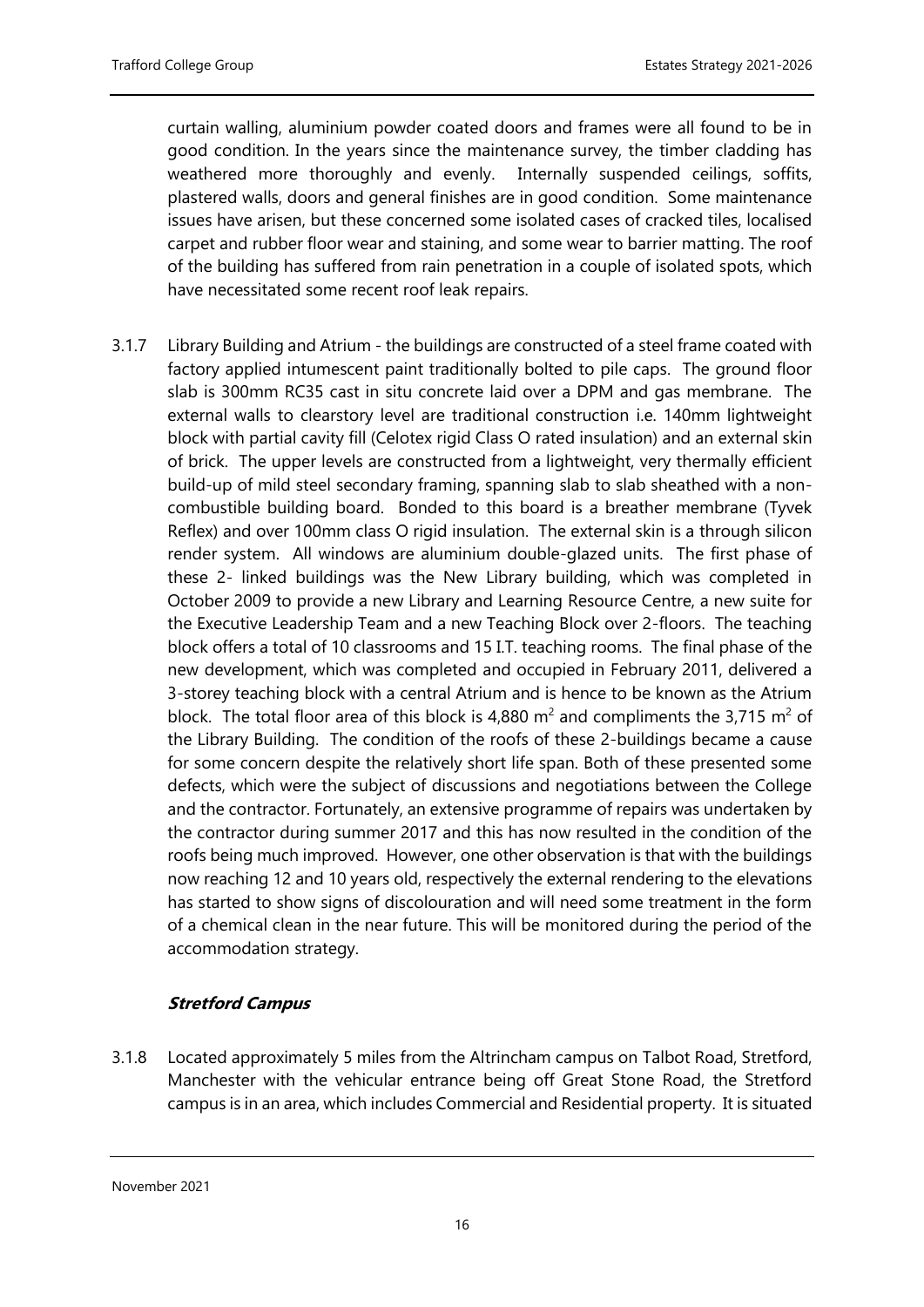opposite the Lancashire County Cricket ground at Old Trafford, as well as being near to Trafford Town Hall, Stretford. Formerly known as the STEM Centre it was the subject of significant redevelopment programme aimed at rationalising the Estate by reducing the number of sites down to two. This involved the construction of a new extension and full adaptation and refurbishment of the building. Upon its completion in March 2014, the provision of accommodation provided has a GIFA of 12,900  $m^2$ ; the campus accommodates Science, Engineering, Motor Vehicle and IT. The programme of redevelopment described earlier culminated in a building, which was commended by the Skills Funding Agency following the Post Project Review, for achieving good value for the investment made. However, the nature of this building is such that the roof comprises a number of different forms of construction including both hipped and flat areas over the extensive footprint. This varying range of finishes from tiling to felt, in turn means that the funds were not available during the redevelopment project for a complete roof refurbishment. Several areas of the existing roof were therefore repaired and not replaced, and it therefore requires an ongoing programme of annual maintenance to deal with persistent leaks. The existing drainage network also was found to be generally undersized by current standards and could not easily be increased. The building is therefore prone to experiencing flooding of the Basement floor during heavy downpour of rain when the volume of surface water overwhelms the drains. This is managed year on year by reactive maintenance but will ultimately require a programme of investment to achieve a preventative solution. Whilst it is anticipated that more fundamental work will be undertaken following the completion of the accommodation strategy, it will continue to be monitored during the next three years.

## **Stockport Campus**

- 3.1.9 The Wellington Road campus is located on a single site just outside of Stockport town centre. Prior to merger, in order to support Stockport College's financial position, a portion of the Town Centre campus was sold to the Homes & Communities Agency (now Homes England) in March 2016 with a leaseback arrangement subsequently being agreed for the Lyme Centre and Vernon Centre. However, the buildings, which were sold off, were re-purchased in April 2018. The buildings at the south end of the site - the Whitworth, Bakewell and Gallery remained part of the estate, with Stockport College owning the freehold interest in these buildings, with the exception of a small portion of land leased from Stockport Metropolitan Borough Council (SMBC).
- 3.1.10 Vernon Centre is a five-storey tower with a two-storey art facility extending at right angles from it. This building has recently been refurbished as part of the Campus Redevelopment project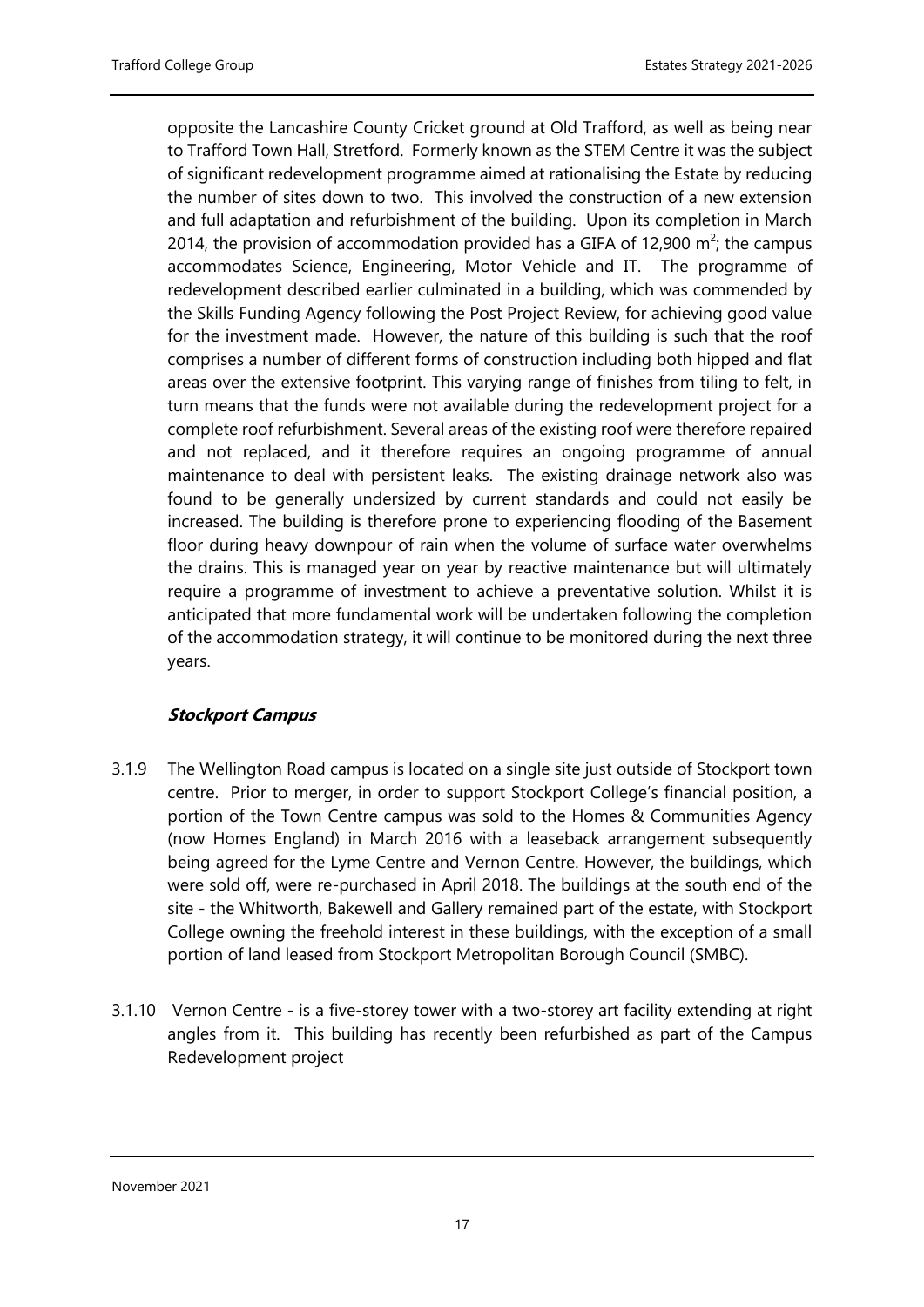- 3.1.11 The Whitworth Centre and Bakewell Buildings until recently were the newest buildings (completed between 2009 and 2010 respectively) on campus and are located at the southern end of the site. These buildings are constructed using a steel frame with concrete slab floor and clad externally with zinc with expanded foam insulation. The environment within these buildings are controlled by a building management system, which also operates the access control system. A digitally addressable lighting system is also installed throughout these buildings. The Whitworth Building is category B and houses specialist construction trade workshops for carpentry / joinery, painting and decoration, engineering and plumbing/gas courses. All the workshops are equipped with modern, trade related machinery. The Bakewell Building is category B and contains workshops for automotive engineering, plastering and brickwork trades along with a five-storey tower block with classroom and staff accommodation. All workshops and classrooms contain modern trade machinery, equipment and facilities.
- 3.1.12 Gallery Block is a single storey building in the same style as the Whitworth and Bakewell buildings and is graded as category B. This building has recently been remodelled to provide a refectory for students and staff.
- 3.1.13 University Centre this building has been disposed of as part of the redevelopment of the campus.
- 3.1.14 Lyme Building is the oldest of the buildings (constructed in the 1960s) and is a concrete frame construction with concrete floors and comprises two buildings: Lyme Centre and Lyme Tower. Lyme Centre has been disposed of as part of the redevelopment project. Lyme Tower remains in the College's ownership buts is currently mothballed due to its extremely poor condition following partial demolition and asbestos removal.
- 3.1.15 Following the merger of Trafford & Stockport Colleges, the Group received funding from the GMCA and DfE to redevelop the campus. The redevelopment comprised the disposal of the Torkington, Lyme Centre, Greek Street and University Centre buildings to a private developer; the refurbishment of Vernon Tower; the construction of a new arts building on the site of the former Vernon Arts building; and the construction of a new mixed-teaching block of c. 3,000m<sup>2</sup> on the site of the demolished multi-purpose hall and theatre building. The first phase (Vernon Tower & Arts) was completed in summer 2021 and the second phase will be completed in December 2022.
- 3.1.16 Woodley Sports Grounds the College leases sports facilities from Life Leisure Ltd at the Stockport Sports Village.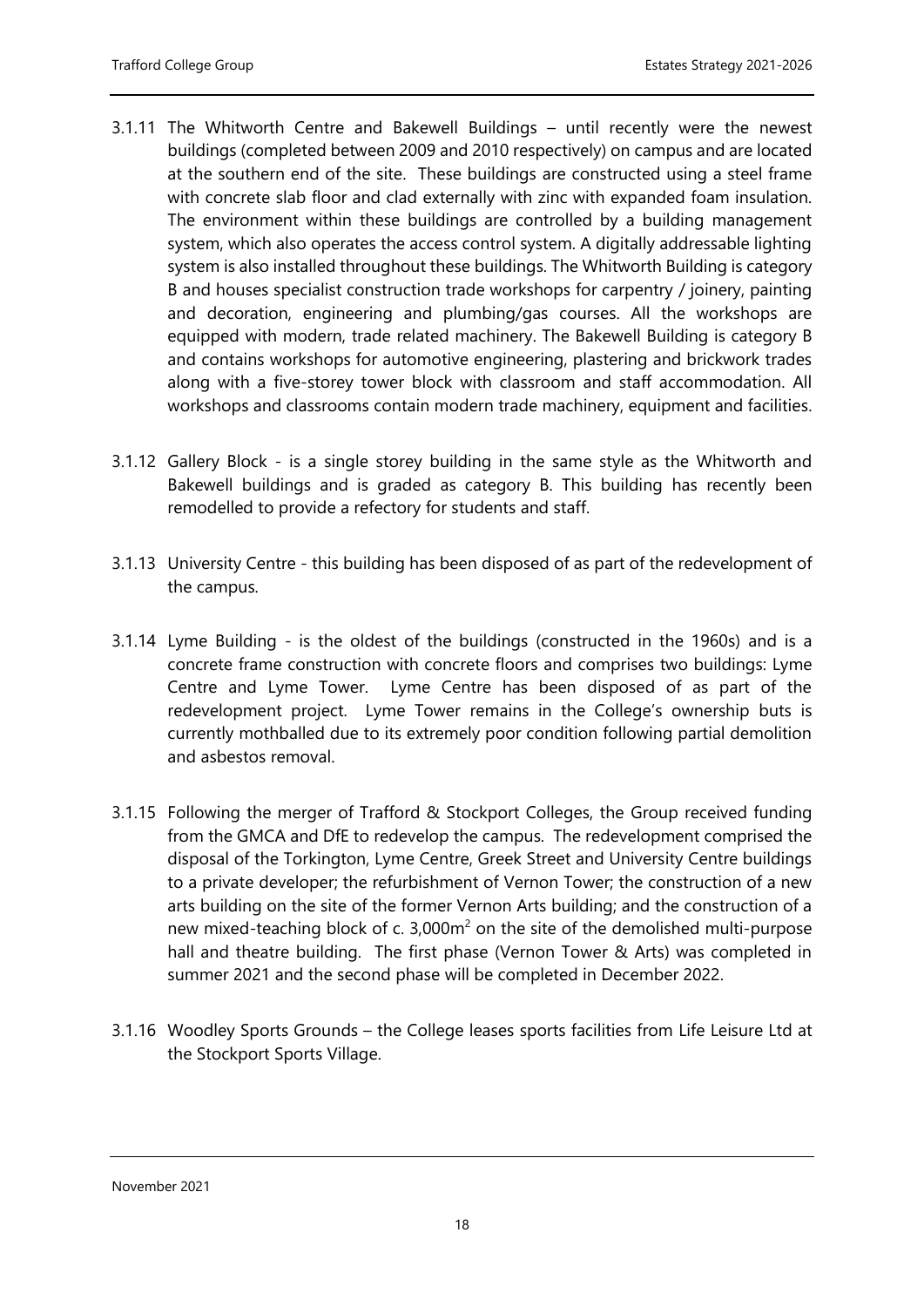## **Marple Campus**

- 3.1.17 The main Marple site is located on Buxton Lane approximately 0.5 miles from the centre of Marple surrounded by mature residential properties. The Marple site includes open greenspace to the north west. At the heart of the campus is the main four storey teaching block, constructed of brickwork and reinforced concrete. To the north west of this building are a collection of compact two storey brick buildings as well as a more recent sports hall structure. The buildings are arranged in a cohesive configuration, presenting an inviting and well-organised campus. This impression is reinforced by the obvious and well considered investment of the site over a number of years. Buildings have been upgraded in a planned manner, ensuring the overall fabric of the estate is in good order. Whilst there are some elements of infrastructure of Marple which will require further investment, the overall estate is in good order, providing a valuable canvas for ongoing preservation of teaching commitments at the site. The isolated geographical location of the campus to the east of Stockport and south east of Manchester city centre, also makes a strong case for the value and long-term viability of the Marple site.
- 3.1.18 At Marple, the condition of the buildings also supports the long-term sustainability of the overall estate, ensuring the current configuration can continue to meet curriculum requirements with modest investment for routine maintenance items.

## **Cheadle Campus**

- 3.1.19 Located approximately 9 miles away, the Cheadle campus (located off Cheadle Road approximately 1 mile from the centre of Cheadle and 2 miles from the centre of Cheadle Hulme), is the larger of the two former Cheadle and Marple Sixth Form College campuses and comprises a large collection of buildings of varying ages spread across a substantial campus. This sprawling conglomeration includes buildings dating from the late 1950s / early 1960s through to more recent additions. Nestled in the affluent South Manchester suburb of Cheadle Hulme, the campus is surrounded by mature lowrise residential properties. The site incorporates open playing fields to the west as well as dedicated car parking adjacent to Cheadle Road. Cheadle College occupies a prominent position by virtue of the curvature of Cheadle Road and the generous scale of the surrounding streetscape.
- 3.1.20 The majority of the existing buildings comprise of the former Cheadle County Grammar School for Girls most of which date from 1956. Part of the site adjacent to the housing off Cheadle Road also housed the former Moseley Grammar School for Boys. This became the College's Moseley Building and was demolished in 2001 due to significant structural defects. It was replaced by a new Sports Hall and Reception block. The buildings are generally of two storeys with some single storey areas, and double height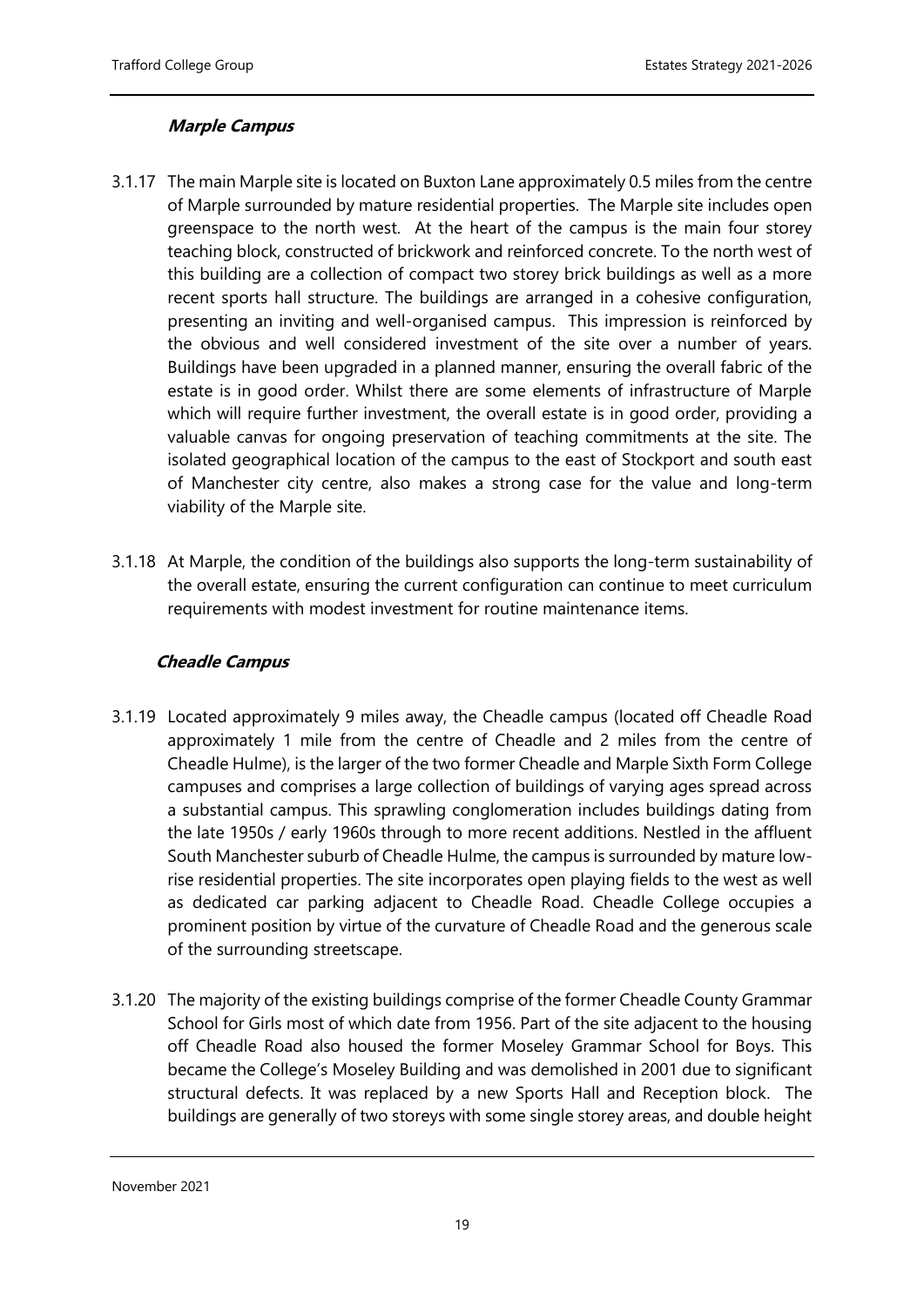spaces such as the Sports Hall and Student Centre. The developed area is generally level, the only significant change in level at Ground floor being between the ICT Centre and Library blocks. Apart from the main Reception and Sports Hall block, all other buildings are interconnected.

3.1.21 The condition of the existing buildings at Cheadle varies significantly with many of the original structures to the south requiring significant maintenance and refurbishment to preserve the status quo of this part of the estate. Substantial investment would be a pre-requisite to upgrade a substantial percentage of the buildings at Cheadle. However, this observation must be set in the context of the overall arrangement of the existing campus. The fragmented and circuitous configuration of the current accommodation ultimately limits the efficiency, quality and provenance of the existing arrangement, irrespective of potential maintenance investment.

## <span id="page-21-0"></span>3.2 Physical Condition and Functional Suitability of the Group's Building Stock

- 3.2.1 The Group has always been proactive in ensuring that the condition of physical resources and the functional suitability of both academic and support facilities are excellent / good. This is reflected in the condition of resources at the Altrincham, Stretford and Stockport campuses. In line with Government strategy, the Group has sought to remove condition C / D space from the estate either through replacement or refurbishment where it could be demonstrated that this would be an acceptable solution. This approach has resulted in an estate which largely comprises of condition A / B floor space (taking account of the ongoing investment programme on the Stockport campus). Table 1 overleaf provides an overview of building condition / functional suitability which in turn has influenced the decision-making process for capital investment over the life of this Strategy. Key points to emerge from this evaluation highlights:
	- 1. Although not explored in detail given the strategic nature of the Strategy, there will be ongoing investment needs across the Group estate to ensure building condition is maintained / enhanced where necessary whilst ensuring academic and support resources are aligned to the needs of the curriculum and configured / equipped to meet industry requirements, whilst also supporting the needs of learners and staff. Examples of these investment requirements include
		- a. Upgrades to the Sports Barn on the Altrincham campus with specific reference to the gymnasium
		- b. Upgrades to the kitchens in the Hospitality Building on the Altrincham campus whilst increasing the capacity of Café Retreat
		- c. Site-wide BMS system on the Stockport campus
		- d. Ongoing maintenance works / upgrades at the Marple campus (reference AA Projects' Condition Survey 2019)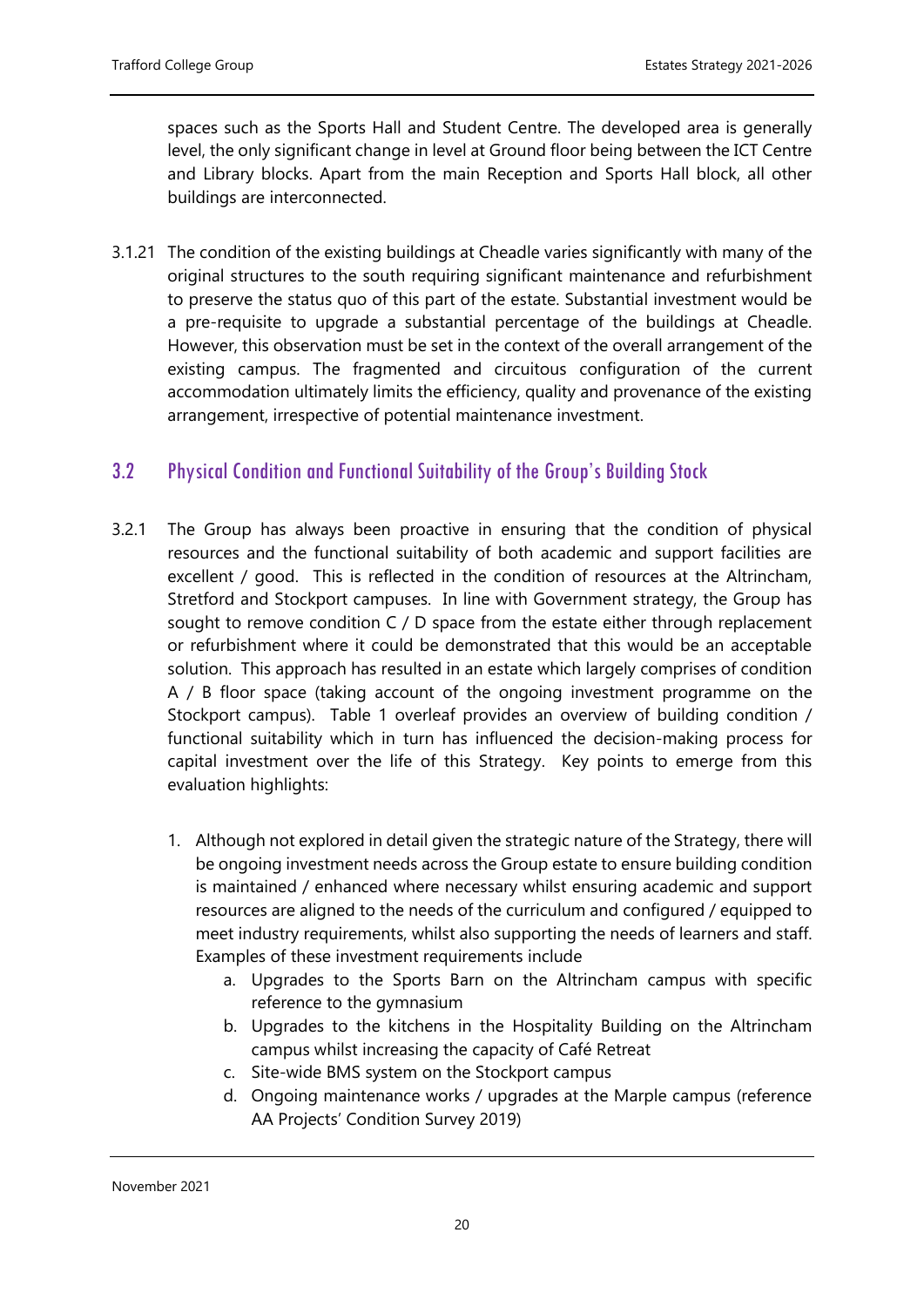- 2. Reconfiguration of Bakewell Building on the Stockport campus with the aim of realigning academic resources to curriculum needs and in turn improving room utilisation
- 3. Introduction of new accommodation for T Levels and improved adult accommodation at Stockport campus
- 4. The physical condition / functional suitability of resources on the Cheadle campus highlight the need for considerable capital investment to ensure parity across the Group's estate. Floor space analysis (paragraph 3.3) also highlights that the Cheadle campus sits above the FE sector benchmark in terms of space efficiency meaning rationalisation should be integral to any future capital investment (along with a need to improve the utilisation of academic resources.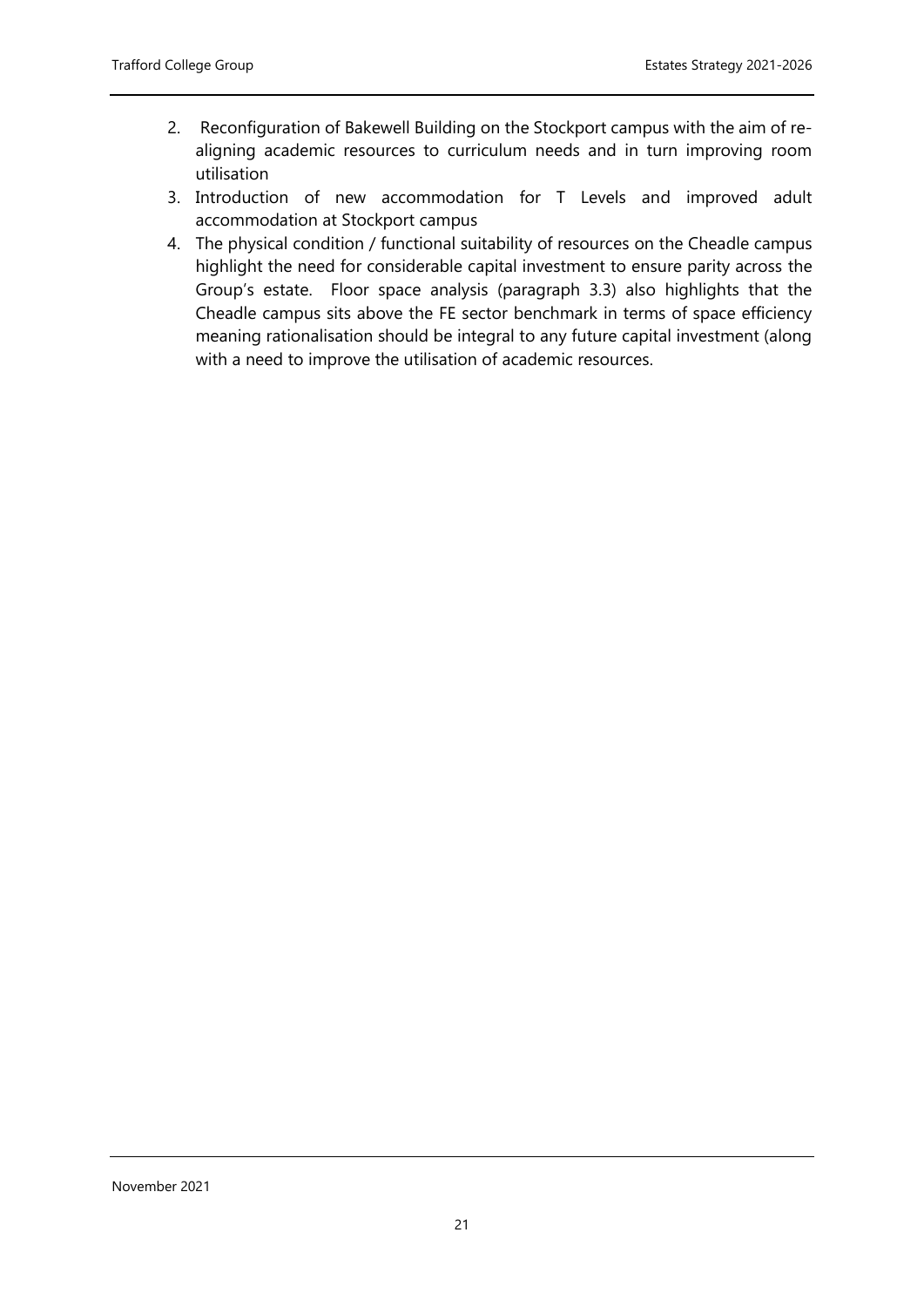| <b>Building</b>                    | GIFA(m <sup>2</sup> ) | <b>Overall</b><br><b>Physical</b><br>Condition <sup>1</sup> | <b>Overall</b><br><b>Functional</b><br>Suitability <sup>2</sup> | <b>Comments</b>                                                                         |
|------------------------------------|-----------------------|-------------------------------------------------------------|-----------------------------------------------------------------|-----------------------------------------------------------------------------------------|
| <b>Altrincham Campus</b>           |                       |                                                             |                                                                 |                                                                                         |
| Ray Holden Building                | 2,477                 | B                                                           | B                                                               | Constructed 1997. Utilisation at time of last survey<br>(38%)                           |
| Sports Barn                        | 1,114                 | B                                                           | B                                                               | Constructed 1998                                                                        |
| <b>Hospitality Building</b>        | 2,608                 | B                                                           | B                                                               | Constructed 2003. Utilisation 39%                                                       |
| <b>Creative Arts Building</b>      | 1,983                 | B                                                           | B                                                               | Constructed 2005. Utilisation 41%                                                       |
| New Library Building               | 3,715                 | B                                                           | B                                                               | Phased completion October 2009 / August 2010.<br>Utilisation 46%                        |
| New Atrium Building                | 4,880                 | B                                                           | A                                                               | Constructed 2011. Utilisation 57%                                                       |
| <b>Altrincham Campus Sub Total</b> | 16,777                |                                                             |                                                                 |                                                                                         |
| <b>Stretford Campus</b>            |                       |                                                             |                                                                 |                                                                                         |
| Main Building                      | 12,900                | B                                                           | B                                                               | Constructed 1940s with major redevelopment and<br>new build extensions. Utilisation 38% |

|  | Table 1: Physical Condition and Functional Suitability of the Estate |  |  |  |
|--|----------------------------------------------------------------------|--|--|--|
|--|----------------------------------------------------------------------|--|--|--|

 $1A - 4$ s New (typically build in the last 5 years or undergone major capital investment); B – 'Sound' (operationally safe and displaying only minor deterioration); C – 'Satisfactory' (where replacement or major repair required in the short to medium-term (3-5 years)); D – 'Unsatisfactory' (space at serious risk of major failure or breakdown)

<sup>&</sup>lt;sup>2</sup> I 'Excellent' (very well suited to intended use); II – 'Good' (considered to be suitable with only minor weaknesses); III – 'Acceptable' (less than ideal but disadvantages are judged to serious enough to create a real problem or capable of being rectified using current resources); IV – 'Unacceptable' (disadvantages are such that use is possible only at excessive cost or with extreme difficulty)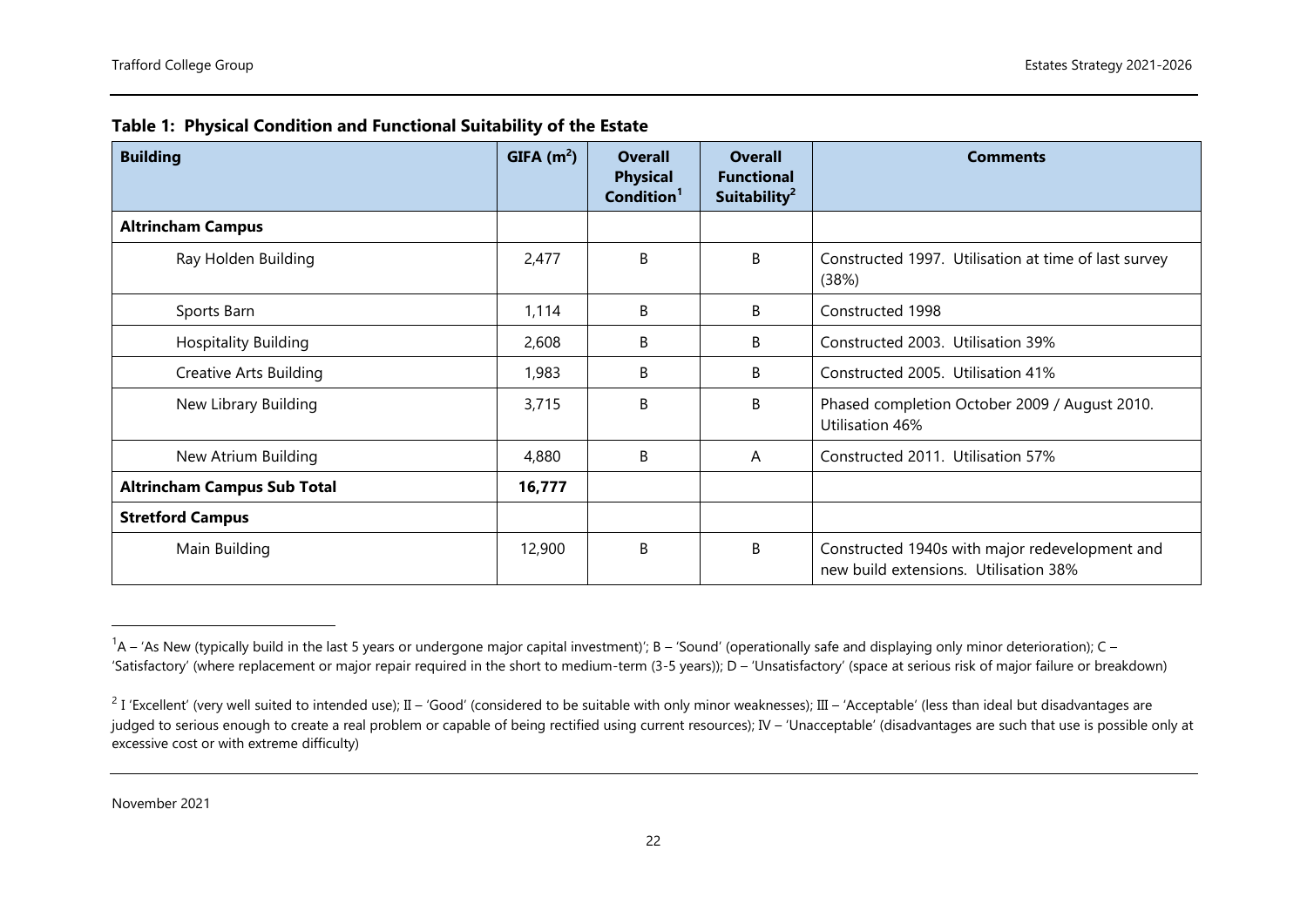| <b>Building</b>                   | GIFA $(m2)$ | <b>Overall</b><br><b>Physical</b><br>Condition <sup>1</sup> | <b>Overall</b><br><b>Functional</b><br>Suitability <sup>2</sup> | <b>Comments</b>                                                                                                                                                                                                                   |
|-----------------------------------|-------------|-------------------------------------------------------------|-----------------------------------------------------------------|-----------------------------------------------------------------------------------------------------------------------------------------------------------------------------------------------------------------------------------|
| <b>Stretford Campus Sub Total</b> | 12,900      |                                                             |                                                                 |                                                                                                                                                                                                                                   |
| <b>Stockport Campus</b>           |             |                                                             |                                                                 |                                                                                                                                                                                                                                   |
| Lyme Centre                       | N/A         | N/A                                                         | N/A                                                             | Building sold to private developer. GIFA excluded<br>from condition assessment / floor space analysis<br>because this strategy has been established before the<br>preparation of this Strategy                                    |
| Lyme Tower                        | N/A         | N/A                                                         | N/A                                                             | Building mothballed / unusable due to asbestos &<br>structural issues. GIFA excluded from condition<br>assessment / floor space analysis because this<br>strategy has been established before the preparation<br>of this Strategy |
| Vernon Tower                      | 3,131       | B                                                           | B                                                               | Building comprises 278 m <sup>2</sup> of condition A space                                                                                                                                                                        |
| Vernon Workshop                   | 2,806       | B                                                           | B                                                               | Building 380 $m^2$ of condition A space                                                                                                                                                                                           |
| New Build general teaching block  | 3,000       | A                                                           | A                                                               | Part funded by GMCA, new facilities when completed<br>will form part of wider post-merger renewal<br>programme                                                                                                                    |
| <b>Bakewell Building</b>          | 4,127       | B                                                           | B                                                               | Incorporates Building C. Constructed 2010                                                                                                                                                                                         |
| Whitworth Building                | 4,738       | В                                                           | B                                                               | Constructed 2009                                                                                                                                                                                                                  |
| Sports Ground Woodley             | N/A         | N/A                                                         | N/A                                                             | College leases facilities at Stockport Sports Village.<br>Resources utilised for the delivery of some elements<br>of sports and public services provision                                                                         |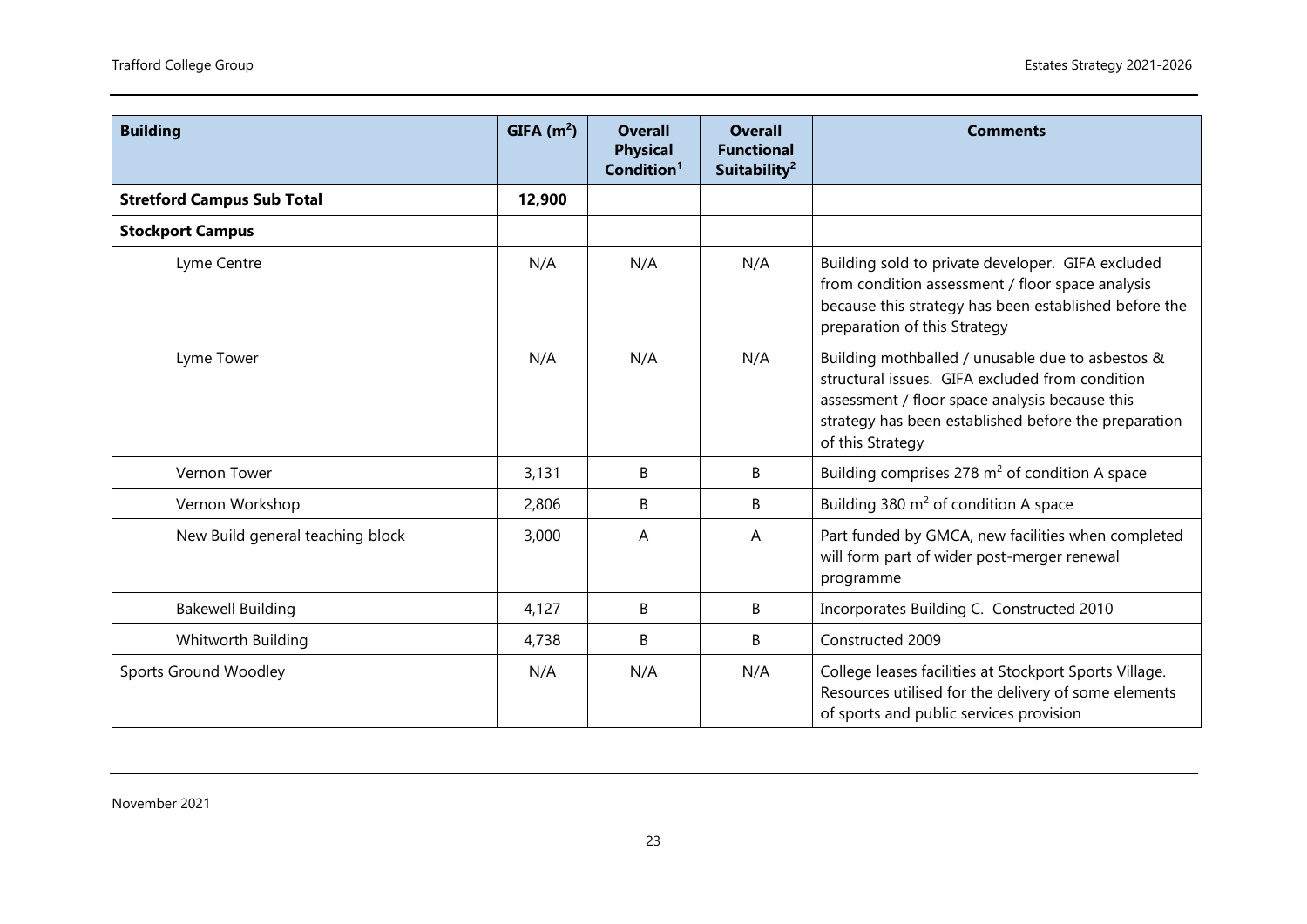| <b>Building</b>                               | GIFA(m <sup>2</sup> ) | <b>Overall</b><br><b>Physical</b><br>Condition <sup>1</sup> | <b>Overall</b><br><b>Functional</b><br>Suitability <sup>2</sup> | <b>Comments</b>                                                                                                                                               |
|-----------------------------------------------|-----------------------|-------------------------------------------------------------|-----------------------------------------------------------------|---------------------------------------------------------------------------------------------------------------------------------------------------------------|
| <b>Stockport Campus Sub Total</b>             | $17,802^3$            |                                                             |                                                                 | Excludes leasehold premises                                                                                                                                   |
| <b>Cheadle Campus</b>                         |                       |                                                             |                                                                 |                                                                                                                                                               |
| Reception Block / Sports Hall / Main Building | 9,010                 | C                                                           | C                                                               | <b>Buildings interlinked</b>                                                                                                                                  |
| <b>Cheadle Campus Sub Total</b>               | 9,010                 |                                                             |                                                                 |                                                                                                                                                               |
| <b>Marple Campus</b>                          |                       |                                                             |                                                                 |                                                                                                                                                               |
| Main Building                                 | 4,422                 | B                                                           | B                                                               | Constructed in 1960s and subsequently subject to<br>phased refurbishment programme. Building originally<br>Marple County Secondary School for Girls           |
| Sports Block                                  | 1,214                 | A                                                           | A                                                               | Constructed in 2016 utilising proceeds from sale of<br>the former Hibbert Lane campus. At the same time all<br>provision consolidated onto Buxton Lane campus |
| <b>Marple Campus Sub Total</b>                | 5,636                 |                                                             |                                                                 |                                                                                                                                                               |
| <b>Wood Lane</b>                              | N/A                   | N/A                                                         | N/A                                                             | Sports pitches shared with local rugby and football<br>clubs via licence agreements                                                                           |
| <b>Cheadle &amp; Marple Campus Sub Total</b>  | 14,646                |                                                             |                                                                 |                                                                                                                                                               |
| <b>Trafford College Group Total</b>           | 62,125                |                                                             |                                                                 |                                                                                                                                                               |

 $^3$  Excludes Lyme Centre which is earmarked for disposal as part of already established capital strategy for the Stockport campus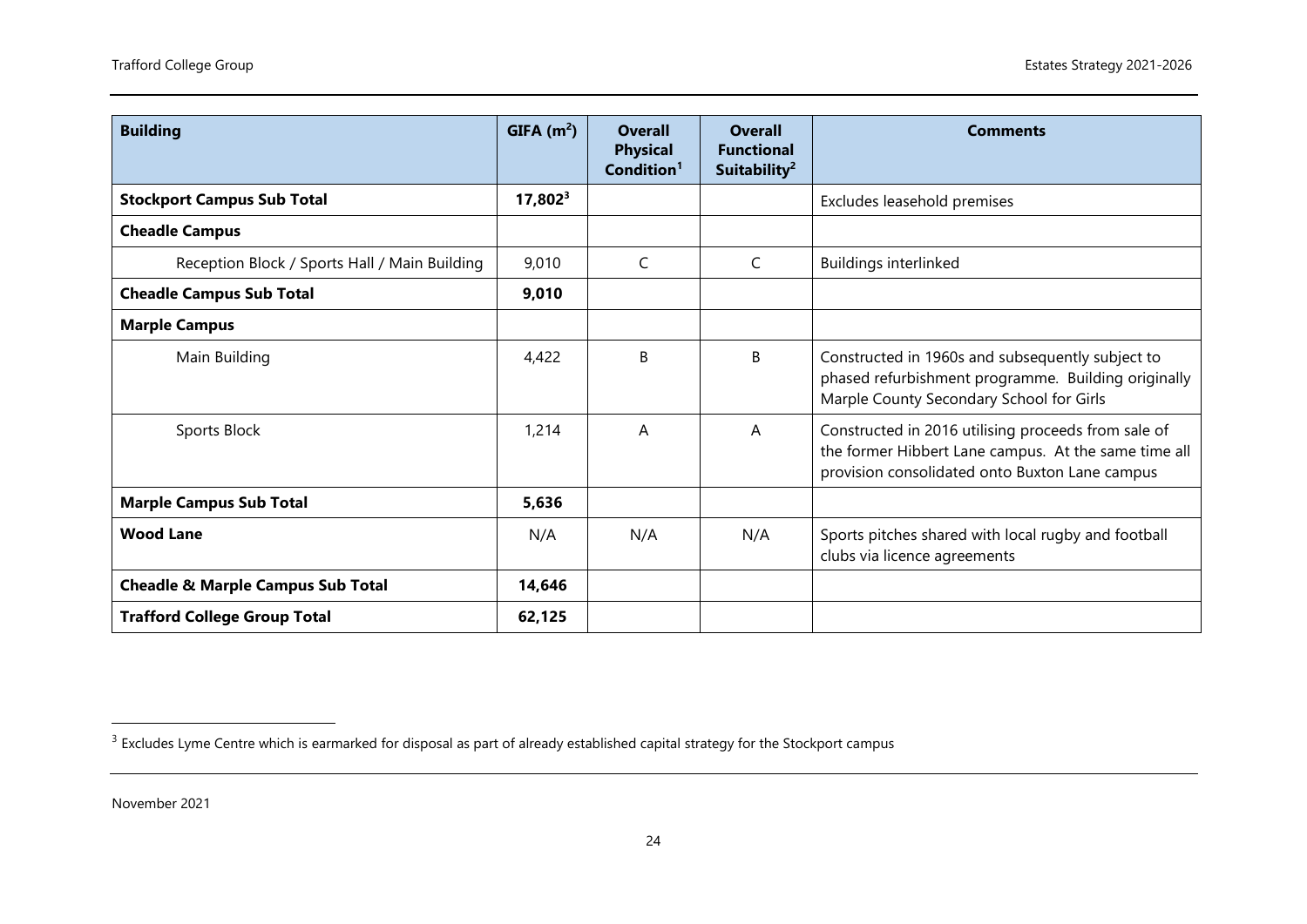3.2.2 Table 2 below provides a summary of the Group estate by condition category. This highlights the need to upgrade / replace 14% of floor space, all of which is located on the Cheadle campus. The remaining buildings are classified as condition A / B which is in line with one of this Strategy's key objectives and Government strategy for the FE estate. However, it will be important to ensure that sufficient funding is made available over the life of this Strategy and beyond to maintain building condition.

|                    | <b>Condition Category</b> |        |       |  |  |  |  |  |
|--------------------|---------------------------|--------|-------|--|--|--|--|--|
|                    |                           |        |       |  |  |  |  |  |
| Floor Area $(m^2)$ | 4,214                     | 48,901 | 9,010 |  |  |  |  |  |
| % of the Estate    |                           | 7с     |       |  |  |  |  |  |

## **Table 2: Building Physical Condition Summary<sup>4</sup>**

## <span id="page-26-0"></span>3.3 Floor Space Analysis

- 3.3.1 Another key objective of this Strategy relates to space efficiency which seeks to (a) align the GIFA of each campus with FE sector benchmarks (where practical) ( $m^2$  per Planned Average Attendance (PAA)), and (b) improve the utilisation of academic resources. This will be achieved through growth (where no major capital investment is planned) or through a combination of growth and rationalisation of floor space (reference Cheadle campus). As well as targeting sector benchmarks, an efficient estate will also reduce running costs and  $CO<sub>2</sub>$  emissions thus supporting the Group's Sustainability Strategy and Government's 2050 net zero carbon agenda<sup>5</sup>.
- 3.3.2 For the purpose of preparing this Strategy, the floor space analysis has focused on the campuses acquired through merger since 2018. Space efficiency on the Altrincham and Stretford campuses has been good for a number of years, although the Group will continually seek to make improvements. As both of these campuses have witnessed significant capital investment and no major changes are planned over the life of this Strategy, analysis of floor space has been excluded at the present time. Furthermore, the travel to learn patterns dictate that each campus has to be assessed on its own merits i.e. travel between campuses to access provision is not a viable proposition for the majority of learners due to inadequate transport links.
- 3.3.3 The methodology adopted for the purpose of this analysis is consistent with the Department for Education's FE Capital Transformation Fund programme. In order to ensure that the theoretical floor space analysis is realistic and reflective of the

<sup>4</sup> Excludes leasehold premises

<sup>5</sup> Reference Climate action roadmap for FE Colleges, June 2020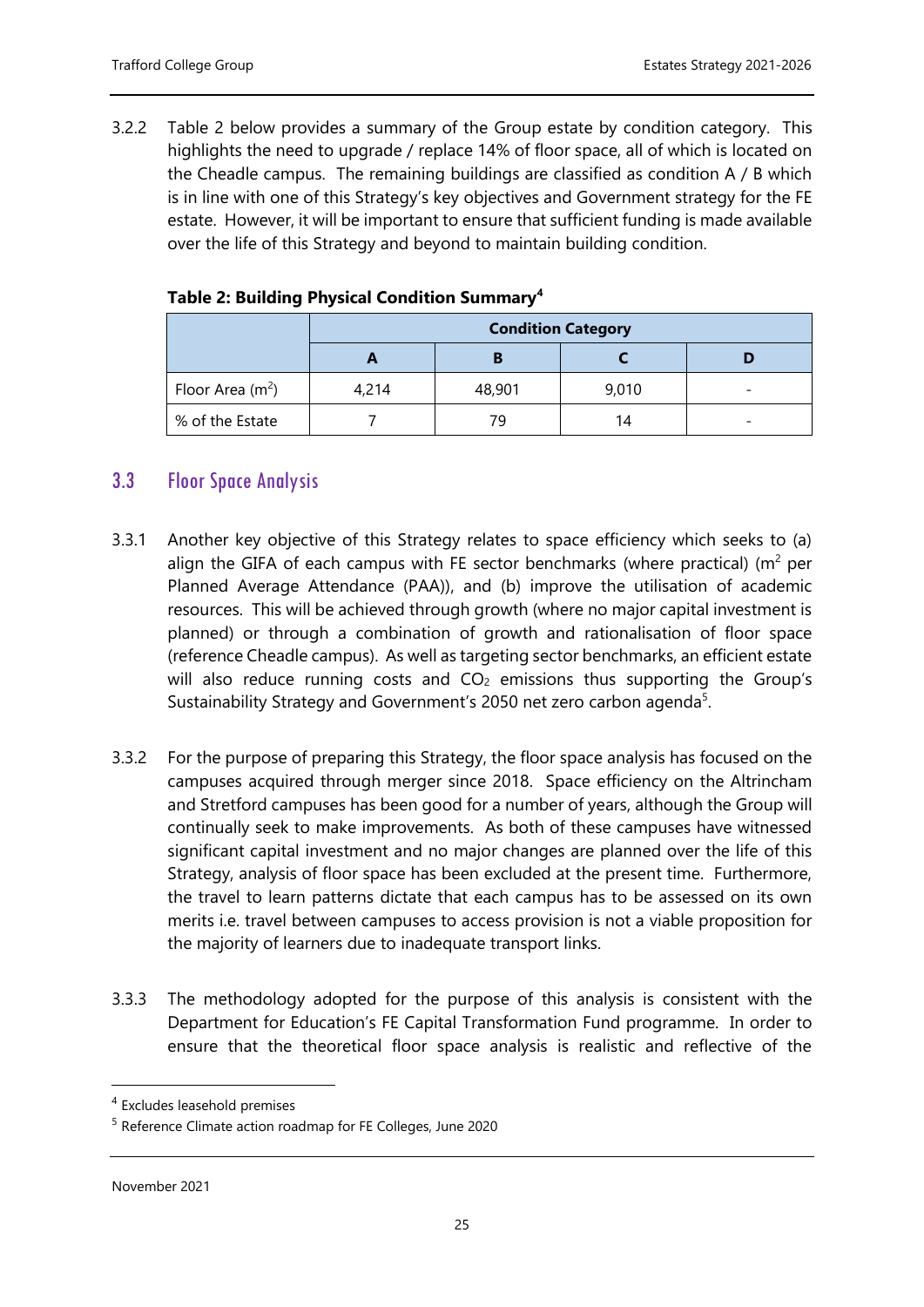curriculum mix, the Schedule of Accommodation (SoA) template rather than EUT has been utilised. Table 3 sets out the results from this analysis which has in turn informed the option appraisal process and in part driven the need for capital investment.

| <b>Campus</b> | <b>Existing Area</b><br>(m <sup>2</sup> ) | <b>Theoretical</b><br><b>Requirement</b><br>(m <sup>2</sup> ) | <b>Variation from</b><br><b>Theoretical</b><br>(m <sup>2</sup> ) | % Variation<br>from<br><b>Theoretical</b> |  |
|---------------|-------------------------------------------|---------------------------------------------------------------|------------------------------------------------------------------|-------------------------------------------|--|
| Stockport     | 17,802                                    | 16,250                                                        | 1,552                                                            | 8.7                                       |  |
| Cheadle       | 9.010                                     | 6,319                                                         | 2,691                                                            | 30                                        |  |
| Marple        | 5,636                                     | 4,854                                                         | 782                                                              | 13.9                                      |  |

| <b>Table 3: Floor Space Assessment by Campus</b> |
|--------------------------------------------------|
|--------------------------------------------------|

- 3.3.4 In summary, the floor space analysis highlights the following:
	- The theoretical model suggests that the Marple campus is over spaced. However, the percentage and actual amount is low. Furthermore, as the campus only comprises two buildings, it would be very difficult to rationalise floor space without major investment and the buildings are in a good condition. The sports hall is also a large proportion of the campus floor space which has a negative impact on space efficiency and the ability to adhere precisely to the sector benchmark
	- The theoretical model also suggests that the Stockport campus is over spaced. However, as with Marple, the percentage is relatively low and with recent capital investment, it is envisaged that future growth will bridge this gap
	- The Cheadle campus houses too much accommodation compared with the theoretical space model. The percentage and actual floor space is much higher than the at the other two campuses meaning that the focus of any future rationalisation plans should be on the Cheadle campus
	- The geographical spread of the Group's estate (17 miles from the Altrincham campus to Marple) means that although back-office support functions are largely delivered from Altrincham, there is a duplication of many resources which in turn has an impact on space efficiency. Another factor which impacts on space efficiency relates to fact that there are 3 sports halls across the estate – Altrincham, Cheadle and Marple. In total, these facilities make up approximately 5% of the entire estate.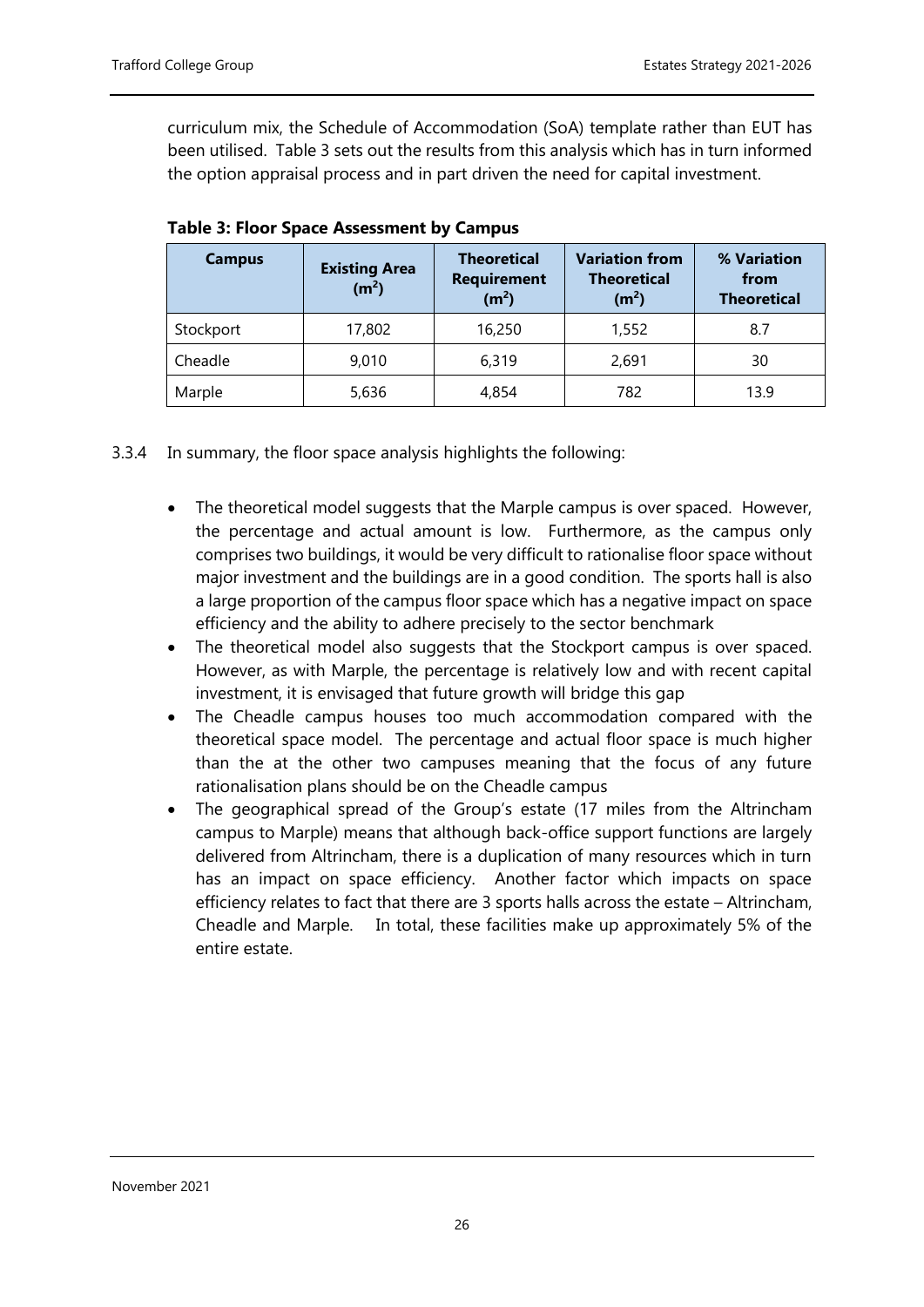## <span id="page-28-0"></span>4.0 SWOT Analysis

4.1.1 In order to ensure that all major capital investment requirements are identified, and the adopted preferred option is the most appropriate solution, it is important to highlight the key themes to emerge from the previous sections of this Strategy from the investment requirements which will enable the Group to fulfil strategic ambitions and support the needs of employers to addressing issues associated with the existing estate, whilst maximising opportunities. Table 4 overleaf provides a summary of the SWOT analysis.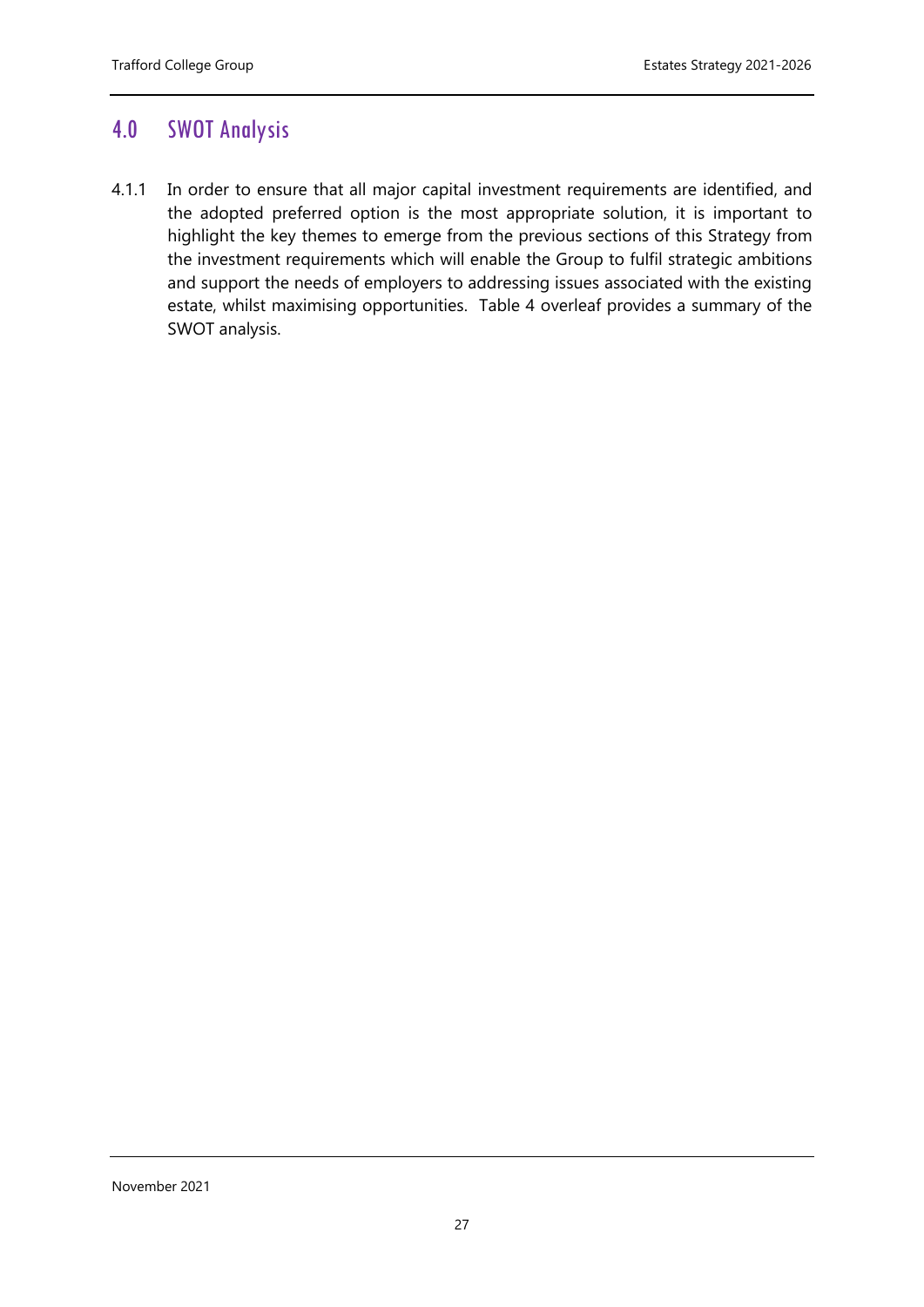## **Table 4: SWOT Analysis**

| <b>Strengths</b>                                                             |           | <b>Weaknesses</b>                                                       |
|------------------------------------------------------------------------------|-----------|-------------------------------------------------------------------------|
| A high proportion (86%) of the estate is classified as condition A / B       |           | Condition of resources on the Cheadle campus                            |
| Excellent functional suitability of a large proportion of general and        |           | Poor space efficiency of resources on the Cheadle campus – impacts on   |
| specialist teaching resources                                                |           | the utilisation of academic resources                                   |
| Ongoing investment on the Stockport campus following merger in 2018          | $\bullet$ | Excessive expenditure on premises running costs associated with the     |
| is a demonstration of the Group's ability to formulate and deliver large,    |           | over provision of floor space on the Cheadle campus                     |
| complex capital projects                                                     | $\bullet$ | Large and diverse estate which covers a large geographic area difficult |
| Financial stability of the Group – ability to match fund $3rd$ party capital |           | to manage and maintain due to restrictions on budget allocations        |
| grant support when the opportunities to bid for funding arises               |           |                                                                         |
| Location of the Cheadle campus means that, subject to planning, land         |           |                                                                         |
| values are high which could in turn generate disposal proceeds which         |           |                                                                         |
| can be invested back into the estate                                         |           |                                                                         |
| Quality of the Group's provision and reputation across the communities       |           |                                                                         |
| it serves and the employer network                                           |           |                                                                         |
| <b>Opportunities</b>                                                         |           | <b>Threats</b>                                                          |
| Opportunity to access 3rd party capital funding - FE Capital                 |           | Ongoing competition from other providers across the different           |
| Transformation Fund and T-Level Capital Fund                                 |           | boroughs served by the Group, particularly in Stockport (reference      |
| Demographic growth over the life of this Strategy represents an              |           | Cheadle and Marple campuses)                                            |
| opportunity to growth learner numbers                                        |           | FE funding regime does not allow the Group to generate sufficient       |
| Expansion of employer links strengthened through the provision of            |           | surpluses for reinvestment in the estate to the desired level           |
| industry standard facilities                                                 |           |                                                                         |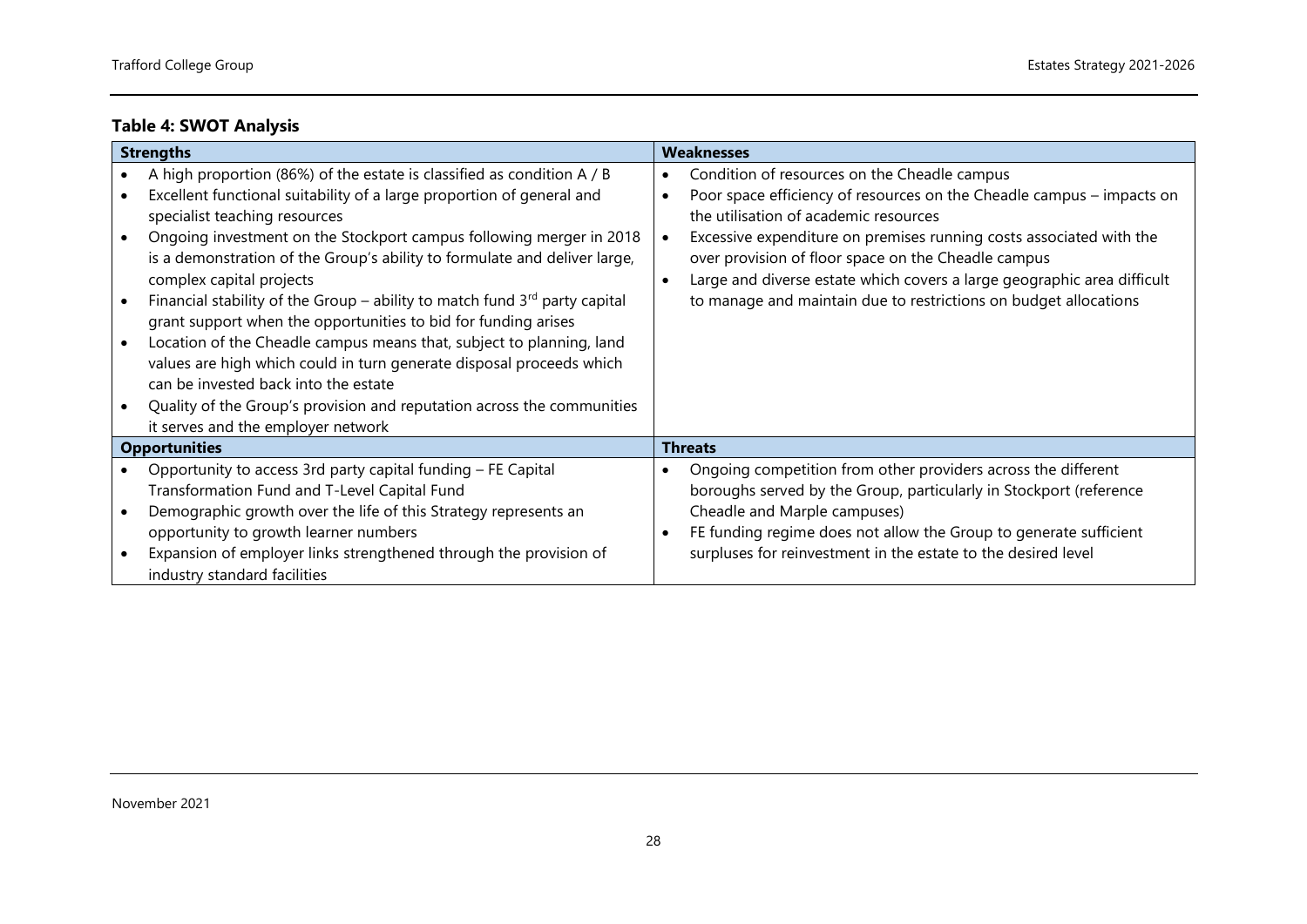## <span id="page-30-0"></span>5.0 Option Generation and Appraisal

## <span id="page-30-1"></span>5.1 Key Assumptions

5.1.1 As noted elsewhere in this Strategy, the Group has undertaken several major capital investment projects in recent years which has resulted in 86% of resources being classified as condition A / B. Across the Altrincham, Stretford, Stockport and Marple campuses there will be investment requirements during the life of this Strategy to (a) ensure building condition is maintained, and (b) respond to ongoing curriculum / employer needs as they arise. Whilst the 2018 version of the Strategy focused on the investment needs of the Stockport campus, this updated version focuses on the investment needs of the Cheadle campus. Therefore, the option appraisal set out in the proceeding pages looks at the options for the Cheadle campus alone.

## <span id="page-30-2"></span>5.2 Option Generation

- 5.2.1 The following options for the Cheadle campus have been formulated:
	- Base case the findings from the Condition Survey are implemented. No further investment to address specific condition issues or space efficiency is undertaken
	- Retain the Cheadle campus and either
		- o Retain and refurbish parts of the campus whilst other elements are demolished and replaced with new building(s)
		- o Demolish the entire building stock and replace with new facilities on a rationalised basis
	- Sell the Cheadle campus and relocate activities to newly constructed / surplus facilities on the Stockport town centre campus.

## <span id="page-30-3"></span>5.3 Option Appraisal

5.3.1 The option appraisal process seeks to identify the financial parameters associated with each option - indicative capital costs, potential disposal proceeds and potential savings in running costs, as well as qualitative benefits – such as impact on the curriculum. The findings of the option appraisal process are set out in tables 5A and 5B overleaf. The appraisal process has highlighted that, subject to assembling sufficient capital funding and securing the necessary planning permissions, the option whereby the Group replaces all accommodation with a purpose-built facility is the most appropriate solution for the Cheadle campus.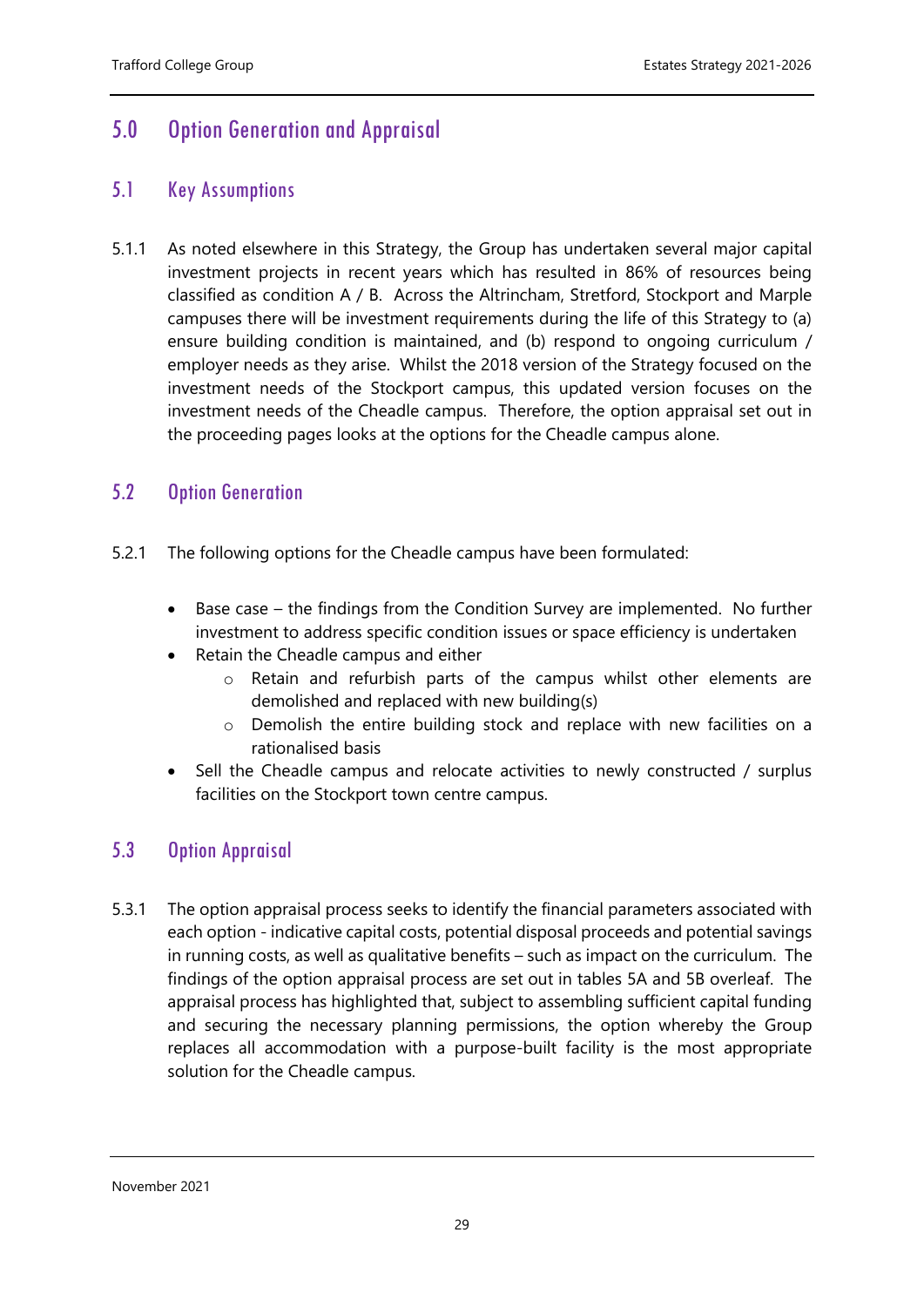## **Table 5A: Option Appraisal – Quantitative**

| <b>Option</b>                                                                                                                                                                                                                       | <b>Capital Cost</b> | <b>VfM (Net Present</b><br>Costs) | <b>Comments</b>                                                                                                                                                                                                 |  |  |  |  |  |  |  |
|-------------------------------------------------------------------------------------------------------------------------------------------------------------------------------------------------------------------------------------|---------------------|-----------------------------------|-----------------------------------------------------------------------------------------------------------------------------------------------------------------------------------------------------------------|--|--|--|--|--|--|--|
| Option 1 - New build option at Cheadle Campus                                                                                                                                                                                       |                     |                                   |                                                                                                                                                                                                                 |  |  |  |  |  |  |  |
| Full new build on vacant land adjacent to the existing site;<br>dispose of whole of the site Total GIFA: 6,311m <sup>2</sup>                                                                                                        | £26,912,000         | £6.8m                             | Highest grant (74%) but:<br>• Better VfM value than only other viable option (Option 3)<br>• Maximum disposal site revenue                                                                                      |  |  |  |  |  |  |  |
| Option 2 – Essential repairs & maintenance works only of the existing Cheadle accommodation (Do Minimum Option)                                                                                                                     |                     |                                   |                                                                                                                                                                                                                 |  |  |  |  |  |  |  |
| Repairs, maintenance & minor refurbishment of existing<br>estate. No works other than those identified in the AA<br>Projects Report (May 2020). Total GIFA: 9,010m <sup>2</sup>                                                     | £5,150,000          | £4.7m                             | • No grant required as funding part of merger agreement<br>• No potential disposal revenue<br>• High running costs remain due to Condition of buildings                                                         |  |  |  |  |  |  |  |
| Option 3 - Part refurbishment/part new build at Cheadle Campus                                                                                                                                                                      |                     |                                   |                                                                                                                                                                                                                 |  |  |  |  |  |  |  |
| Sports Hall and teaching block retained; new building in lieu<br>of unsatisfactory accommodation; Dispose of remainder of<br>site. Refurbishment area: 3, $486m^2$ ; New build area: 2,825 $m^2$<br>Total GIFA: $6.311\mathrm{m}^2$ | £23,800,000         | £17.0m                            | Lower grant than 3 (71%)<br>Significantly reduces disposal site revenue                                                                                                                                         |  |  |  |  |  |  |  |
| Option 4 – Dispose of the Cheadle site and relocate to Stockport College campus into a new build                                                                                                                                    |                     |                                   |                                                                                                                                                                                                                 |  |  |  |  |  |  |  |
| Relocate all departments to the Stockport site Total GIFA:<br>5,187m <sup>2</sup> (6,311m <sup>2</sup> less Sports Hall and support functions<br>provided elsewhere on campus (refectory, LRC, central<br>services)                 | £21,460,000         | £3.8m                             | Lower grant than $1 & 3 (67%)$ but<br>• Not a viable option as significantly delays Stockport Ph.2 (see<br>qualitative assessment)<br>• Disposal receipt not possible due to political opposition to<br>closure |  |  |  |  |  |  |  |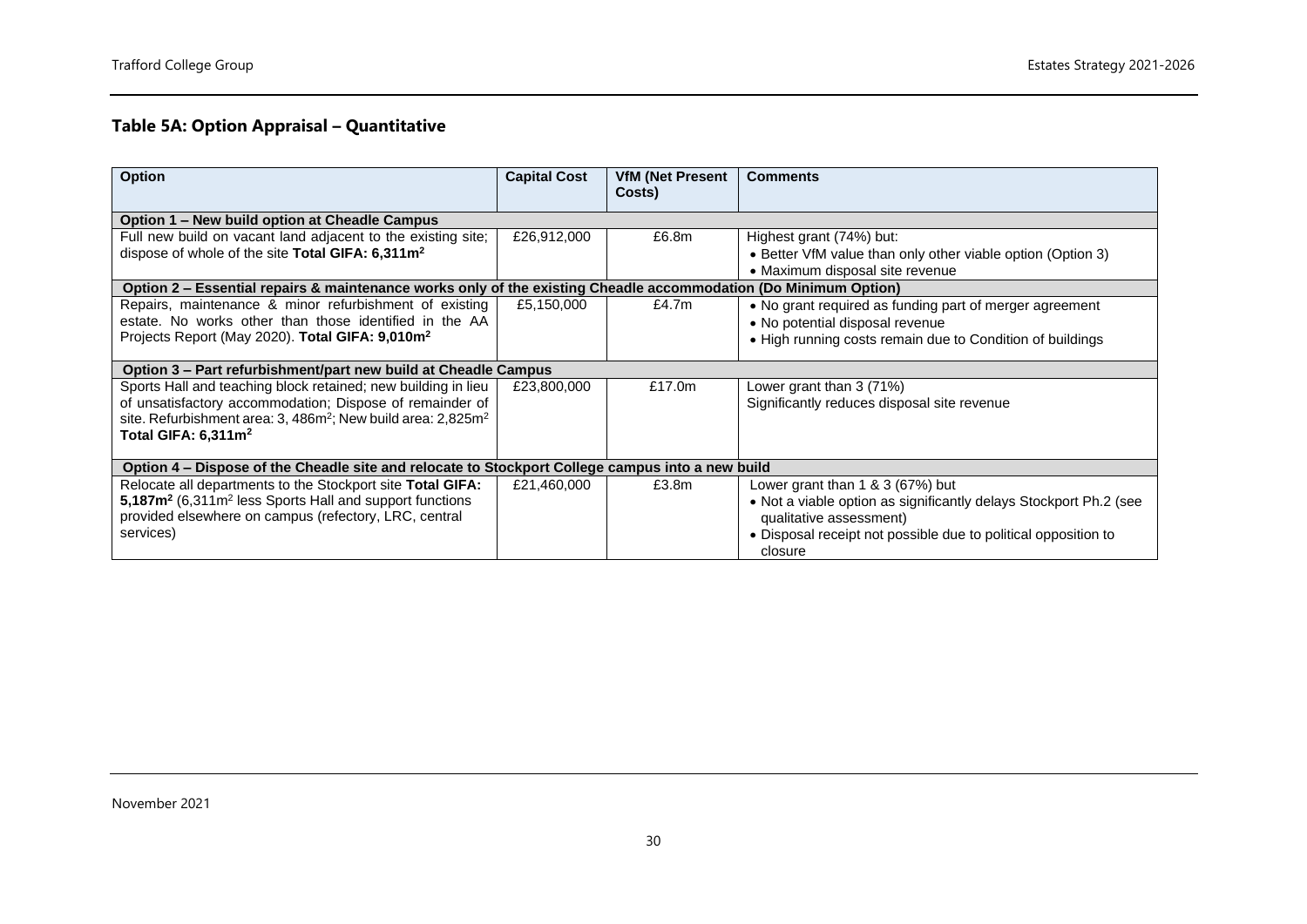- Retains a presence at Cheadle which will be supported politically
- Maximises the disposal site's receipt potential as will leave a vacant site
- Removes the legacy burden of the existing site Will result in new sports pitches with improved benefits for the community
- Legacy building condition issues will remain • Existing building risks could be discovered (e.g. asbestos)
- Decline as students choose alternative providers with better facilities
- Existing poor quality sports pitches remain

### **Table 5B: Option Appraisal – Qualitative**

Existing building risks could be discovered (e.g. asbestos) during refurbishment works • Disposal site of poor marketable quality (shape/ proximity to College) resulting in a reduced receipt

- or unsold and leaving a legacy and maintenance burden for the College
- Existing poor quality sports pitches remain

Not supported politically at regional and national levels

- Eliminates capacity for growth on the Stockport campus
- Loss of Sports Hall provision
- Loss of High Needs provision

| <b>Option</b>                                                                                                                                                                                                                                                           | Does option meet estate<br>improvement condition need?                                                                                         | How does option meet strategic estate<br>needs?                                                                                                                                                                                                                                                                                                                                                                                                                                       | Space efficiency improvements                                                                                                                                                                                              | Feasibility of delivery                                                                                                                                                                                                                                                                                                                                                 | <b>Risks/Other</b>                                                                                        |
|-------------------------------------------------------------------------------------------------------------------------------------------------------------------------------------------------------------------------------------------------------------------------|------------------------------------------------------------------------------------------------------------------------------------------------|---------------------------------------------------------------------------------------------------------------------------------------------------------------------------------------------------------------------------------------------------------------------------------------------------------------------------------------------------------------------------------------------------------------------------------------------------------------------------------------|----------------------------------------------------------------------------------------------------------------------------------------------------------------------------------------------------------------------------|-------------------------------------------------------------------------------------------------------------------------------------------------------------------------------------------------------------------------------------------------------------------------------------------------------------------------------------------------------------------------|-----------------------------------------------------------------------------------------------------------|
| Option 1 - New build option at Cheadle Campus                                                                                                                                                                                                                           |                                                                                                                                                |                                                                                                                                                                                                                                                                                                                                                                                                                                                                                       |                                                                                                                                                                                                                            |                                                                                                                                                                                                                                                                                                                                                                         |                                                                                                           |
| Full new build on vacant land adjacent to the<br>existing site; dispose of whole of the site<br>Total GIFA: 6,311m <sup>2</sup>                                                                                                                                         | Meets this requirement fully                                                                                                                   | Meets estate strategy completely<br>through:<br>• Reduction in over-provision of space<br>• Fit-for-purpose space provided<br>• Operational costs fully minimised<br>• Meets sustainability targets<br>• Supports "whole site" estates strategy<br>for the Cheadle site                                                                                                                                                                                                               | Achieves space efficiency targets                                                                                                                                                                                          | • Can be delivered within 2024<br>completion target<br>• No impact on day-to-day<br>operations as students will<br>use the existing College whilst<br>the new building is<br>constructed                                                                                                                                                                                | • Retains a<br>supported<br>• Maximises<br>will leave a<br>• Removes<br>• Will result<br>benefits fo      |
| Option 2 - Essential repairs & maintenance works only of the existing Cheadle accommodation (Do Minimum Option)                                                                                                                                                         |                                                                                                                                                |                                                                                                                                                                                                                                                                                                                                                                                                                                                                                       |                                                                                                                                                                                                                            |                                                                                                                                                                                                                                                                                                                                                                         |                                                                                                           |
| maintenance<br>and<br>minor<br>Repairs,<br>refurbishment of existing estate. No works<br>other than those identified in the AA Projects<br>Report (May 2020)<br>Total GIFA: 9,010m <sup>2</sup>                                                                         | • No as majority of estate would<br>remain as Condition C<br>• Overall estate will require further<br>significant investment in years 5-<br>10 | Does not meet strategic needs through:<br>• Not consistent with Estate Strategy as<br>Condition C stock remains<br>• significant over provision of space<br>remains<br>• Inefficient space remains<br>• Unnecessarily excessive operational<br>cost burden<br>• Poor sustainability performance<br>• Does not meet sustainability targets<br>• Project is not Transformational                                                                                                        | • Does not meet current space<br>efficiency improvements for the<br>campus with a significant over<br>provision of space (2,699m <sup>2</sup> )<br>remaining<br>• Space not fit for current and<br>future curriculum needs | • Achievable but refurbishment<br>option will impact on students<br>through extensive relocations<br>and enabling works required<br>for the refurbishment works<br>• Significant management<br>resources required to<br>minimise operational impact                                                                                                                     | • Legacy bu<br>$\bullet$ Existing be<br>asbestos)<br>• Decline as<br>with better<br>$\bullet$ Existing po |
| Option 3 - Part refurbishment/part new build at Cheadle Campus                                                                                                                                                                                                          |                                                                                                                                                |                                                                                                                                                                                                                                                                                                                                                                                                                                                                                       |                                                                                                                                                                                                                            |                                                                                                                                                                                                                                                                                                                                                                         |                                                                                                           |
| Sports Hall and teaching block retained;<br>new building in lieu of unsatisfactory<br>accommodation; Dispose of remainder of<br>site. Refurbishment area: 3, 486m <sup>2</sup> ; New<br>build area: 2,825m <sup>2</sup> Total GIFA: 6,311m <sup>2</sup>                 | • In part as will convert 44% of the<br>estate to Condition A with 56% of<br>estate remaining as condition B                                   | Meets estate strategy in part through:<br>• Reduction in over-provision of space<br>Does not meet strategic needs through:<br>• Not consistent with Estate Strategy as<br>Condition C stock remains<br>• Inefficient space retained - does not<br>meet future curriculum requirements<br>• Operational cost burden retained of<br>Condition B accommodation<br>• Does not fully meet sustainability<br>targets<br>Does not support "whole site" Estate<br><b>Strategy for Cheadle</b> | Achieves space efficiency targets                                                                                                                                                                                          | • Achievable but refurbishment<br>option will impact on students<br>through extensive relocations<br>and enabling works required<br>for the refurbishment works<br>• Will take longer to deliver than<br>1 due to decanting<br>requirements for<br>refurbishment element                                                                                                | • Existing bu<br>asbestos)<br>• Disposal s<br>proximity t<br>or unsold a<br>burden for<br>• Existing po   |
| Option 4 – Dispose of the Cheadle site and relocate to Stockport College campus into a new build                                                                                                                                                                        |                                                                                                                                                |                                                                                                                                                                                                                                                                                                                                                                                                                                                                                       |                                                                                                                                                                                                                            |                                                                                                                                                                                                                                                                                                                                                                         |                                                                                                           |
| Relocate all departments to the Stockport<br>site<br>Total GIFA: $5,187m^2$ (6,311m <sup>2</sup> total area<br>requirement less areas not required<br>(Sports Hall) and support functions already<br>provided on Stockport campus (refectory,<br>LRC, central services) | Meets this requirement fully                                                                                                                   | Whilst meets the estate strategy through<br>improvement in building condition,<br>reduction in over-provision of space;<br>operational cost and sustainability<br>benefits, it is not a realistic option due to:<br>• there is insufficient space on the<br>Stockport campus to accommodate<br>such a large requirement<br>• Would stop the delivery of the current<br>Phase 2 project (see Feasibility of<br>Delivery response)                                                      | Achieves space efficiency targets                                                                                                                                                                                          | Not achievable. Due to lack of<br>space on the Stockport site, the<br>only option is to locate the new<br>building on the site of the<br>proposed Ph. 2 building. This<br>building is due to commence<br>construction in December 2021.<br>Stopping to accommodate the<br>Cheadle site would result in<br>breaching funding and<br>development agreement<br>conditions. | • Not suppo<br>levels<br>• Eliminates<br>campus<br>• Loss of Sp<br>• Loss of Hi                           |